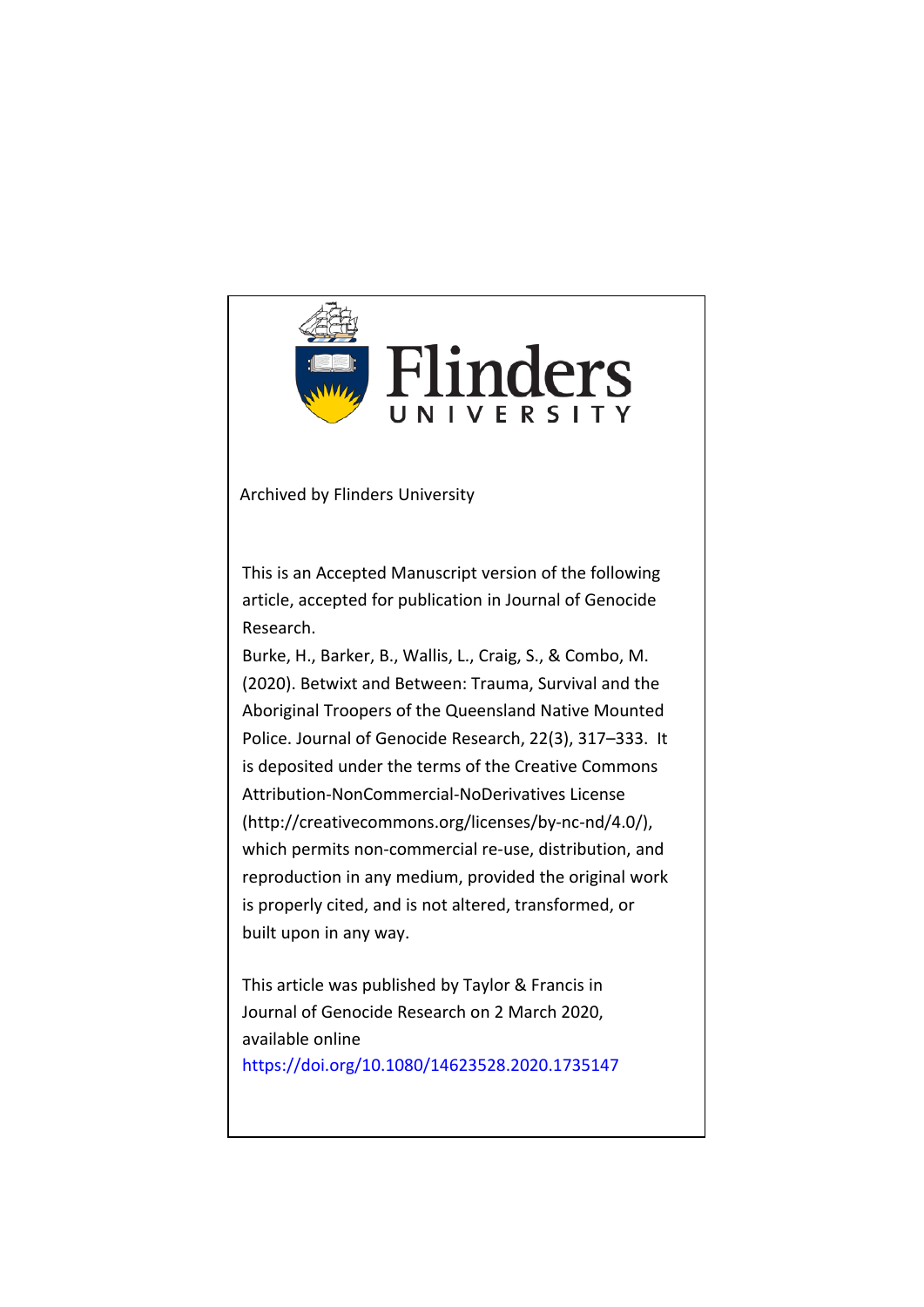## **Betwixt and Between: Trauma, Survival and the Aboriginal Troopers of the**

# **Queensland Native Mounted Police**

| <b>Bryce Barker</b>                                     |
|---------------------------------------------------------|
| University of Southern Queensland                       |
| Heather Burke                                           |
| <b>Flinders University</b>                              |
| Lynley Wallis                                           |
| Griffith University; University of Notre Dame Australia |
| Sarah Craig                                             |
| Queensland Health                                       |
| Michelle Combo                                          |
| Queensland Health                                       |

## **Contact Details**

Bryce Barker (corresponding author)

School of Humanities and Communication,

University of Southern Queensland

Toowoomba QLD 4350

Australia

Email: barker@usq.edu.au

# Heather Burke

Archaeology,

College of Humanities, Arts and Social Sciences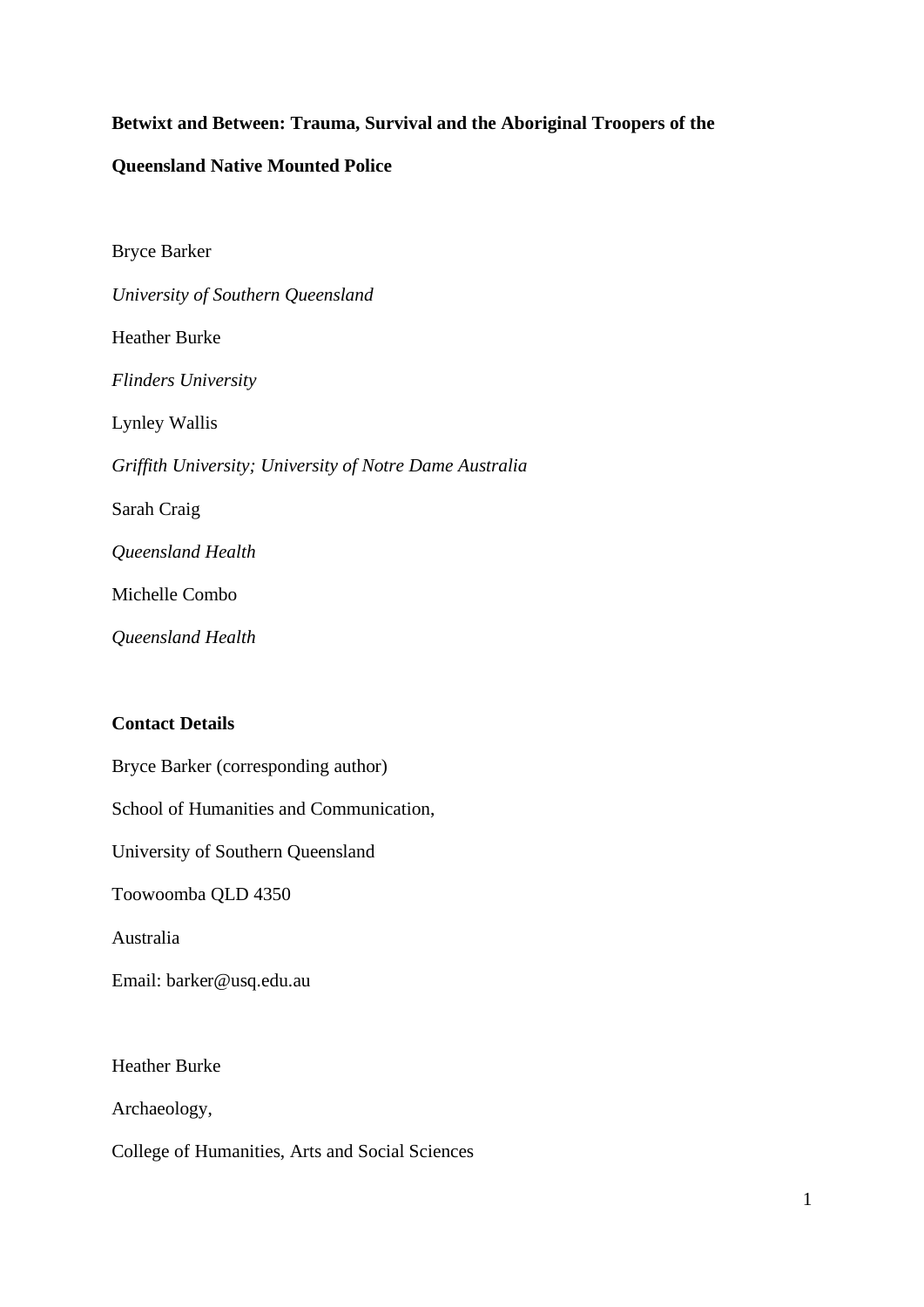## GPO Box 2100

Adelaide SA 5001

Australia

Email: Heather.burke@flinders.edu.au

Lynley A. Wallis Griffith Centre for Social and Cultural Research Griffith University 170 Kessels Road Nathan Qld 4111Australia Email: l.wallis@griffith.edu.au

Sarah Craig

Queensland Health

Metro South Addiction and Mental Health Services

Garden City Office Park, Building 23

Brisbane QLD 4000

Australia

Email: [sarah.craig@health.qld.gov.au](mailto:sarah.craig@health.qld.gov.au)

Michelle Combo

Queensland Health

Inala Indigenous Health Service

7 Wirraway Parade,

Inala QLD 4077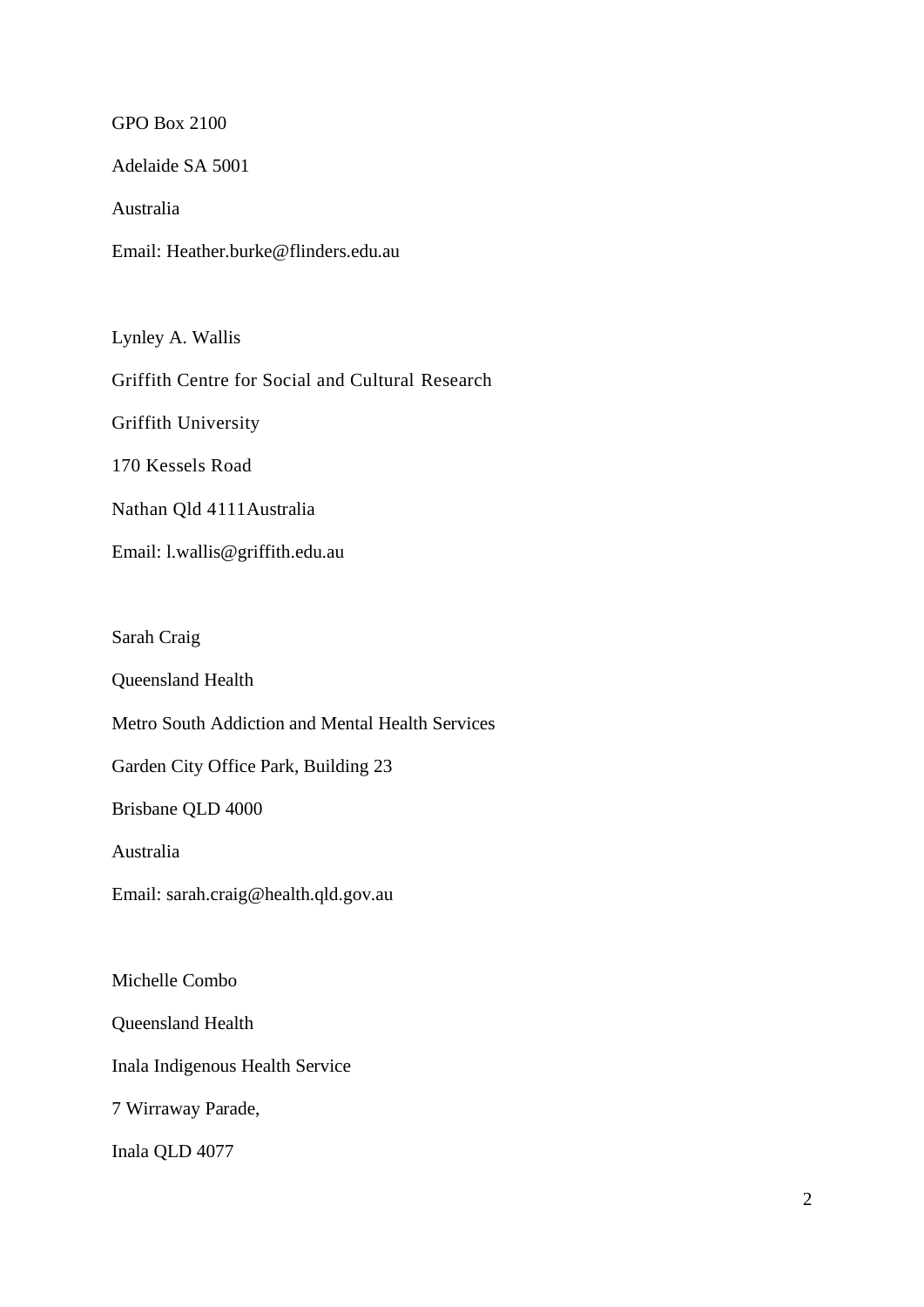#### Australia

Email: Michelle.Combo@health.qld.gov.au

#### **Funding Details**

This research was funded through the Australian Research Council (DP 160100307 The Archaeology of the Queensland Native Mounted Police).

#### **Disclosure Statement**

No potential conflict of interest was reported by the authors.

#### **Biographic Notes**

**Professor Bryce Barker** is an archaeologist in the School of Humanities and Communications at the University of Southern Queensland, Toowoomba. He specialises in Australasian Indigenous archaeology. He is a current editor of the journal *Australian Archaeology* and is on the Editorial Board of *Queensland Archaeological Research.* His most recent publications include, "The Queensland Native Police and strategies for recruitment on the Queensland frontier," *Journal of Australian Studies* (2018) and the "Archaeology of JSARN–124 site 3, central-western Arnhem Land: determining the age of the so-called "Genyornis" painting" in the *Archaeology of Rock Art in Western Arnhem Land, Australia*  (2019)*.*

ORCID 0000-0002-6008-6411

**Professor Heather Burke** is an Australian historical archaeologist in the College of Humanities, Arts and Social Sciences at Flinders University. She is a past co-editor of the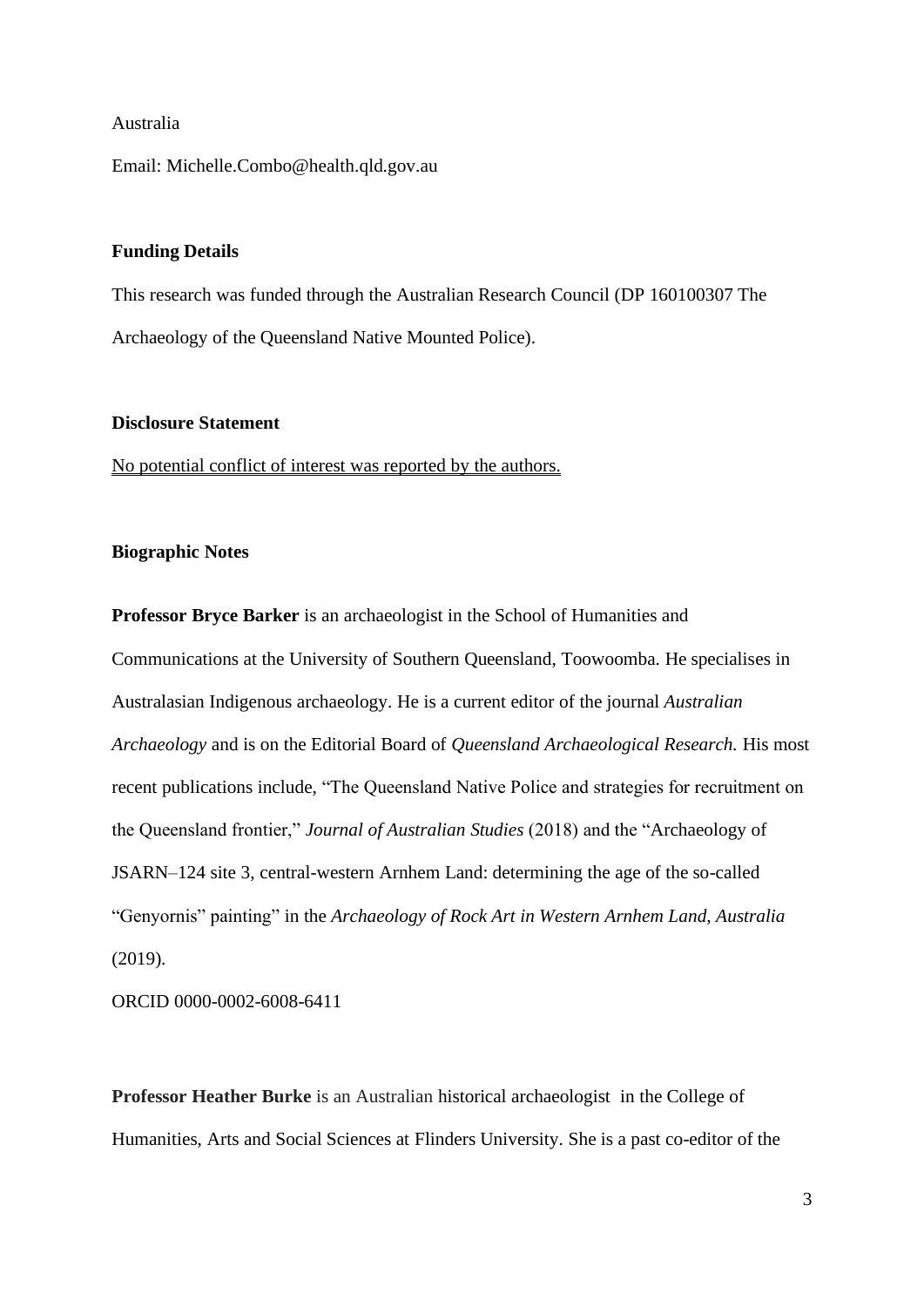journal *Australian Archaeology* and has published widely including the books *Meaning and Ideology in Historical Archaeology* (1999) and the co-published *The Archaeologist's Field Handbook,* a standard manual for teaching archaeological field methods, which was revised and expanded for a second edition in 2017.

ORCID: 0000-0002-011410-9072

**Associate Professor Lynley Wallis**is an Australian archaeologist at Griffith University, as well as working as a cultural heritage consultant currently engaged as the Cultural Heritage Advisor to Gundjeihmi Aboriginal Corporation. She is a past co-editor of the journal *Australian Archaeology* and is on the Editorial Board of *Queensland Archaeological Research*. Lynley has longstanding interests in the archaeology of northern Australia, palaeoenvironments and Aboriginal cultural heritage management, and a commitment to undertaking collaborative research partnerships with communities.

ORCID: 0000-0002-9324-8069

**Sarah Craig** is a Senior Psychologist, working as a Therapies and Allied Health Workforce Development Officer with the Metro South Addiction and Mental Health Services, Queensland Health and currently the Secretary of the Queensland branch of the Australian Association for Cognitive and Behavioural Therapy. Interests and experience are in adult mental health, working in the area of psychosis, anxiety and trauma working with Cognitive Behavioural Therapy, mindfulness and compassion-based approaches.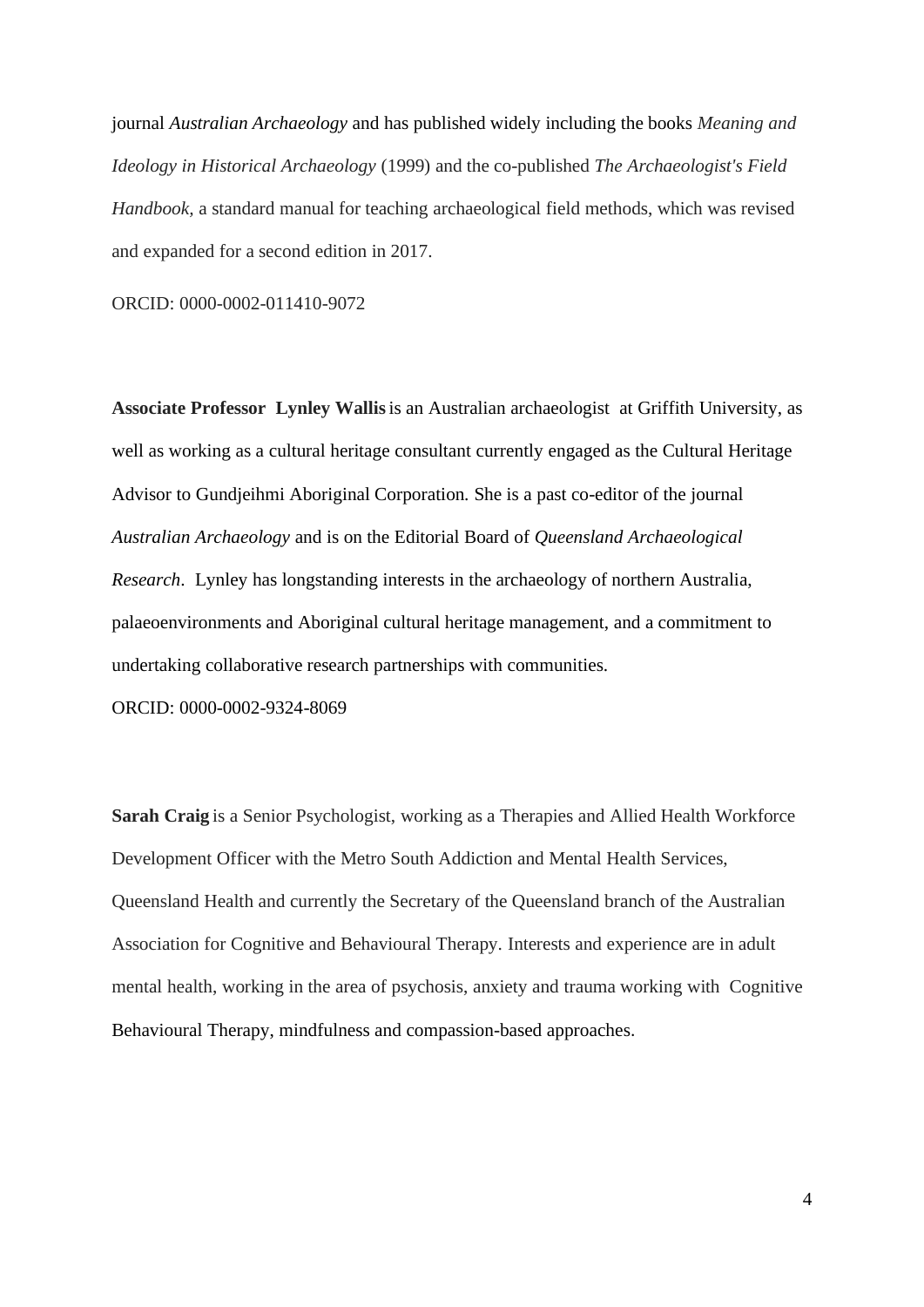**Michelle Combo** is currently working as a Senior Psychologist at Inala Indigenous Health and part-time Team Leader for Way Forward: An Indigenous Approach to Well-Being Project. She is Queensland Chair of the Australian Association for Cognitive and Behaviour Therapy and Vice Chair of the Board for Kummara Association in (Indigenous Family Care). Her research interests include Adult Mental Health, Indigenous Mental Health and Borderline Personality Disorder. She is a qualified Dialectical Behavioural Therapy therapist, Complex Trauma/Post Traumatic Stress Disorder (PTSD) and Mindfulness/Acceptance and Commitment Therapy specialist.

#### **Abstract**

Much has been written about the history of the Queensland Native Mounted Police, mostly focussing on its development, its white officers, how much the Colonial Government genuinely knew about the actions of the Force, and how many people were killed during the frontier wars. Far less attention has been given to the Aboriginal men of the force, the nature of their recruitment, and the long-term traumatic impacts on Aboriginal peoples' and communities' psyches rather than broadscale changes to Aboriginal culture per se. This article examines the historical and ongoing psychological impacts of dispossession and frontier violence on Aboriginal people. Specifically, we argue that massacres, frontier violence, displacement, and the ultimate dispossession of land and destruction of traditional cultural practices resulted in both individual and collective inter-generational trauma for Aboriginal peoples. We posit that, despite the Australian frontier wars taking place over a century ago, their impacts continue to reverberate today in a range of different ways, many of which are as yet only partially understood.

#### **Keywords**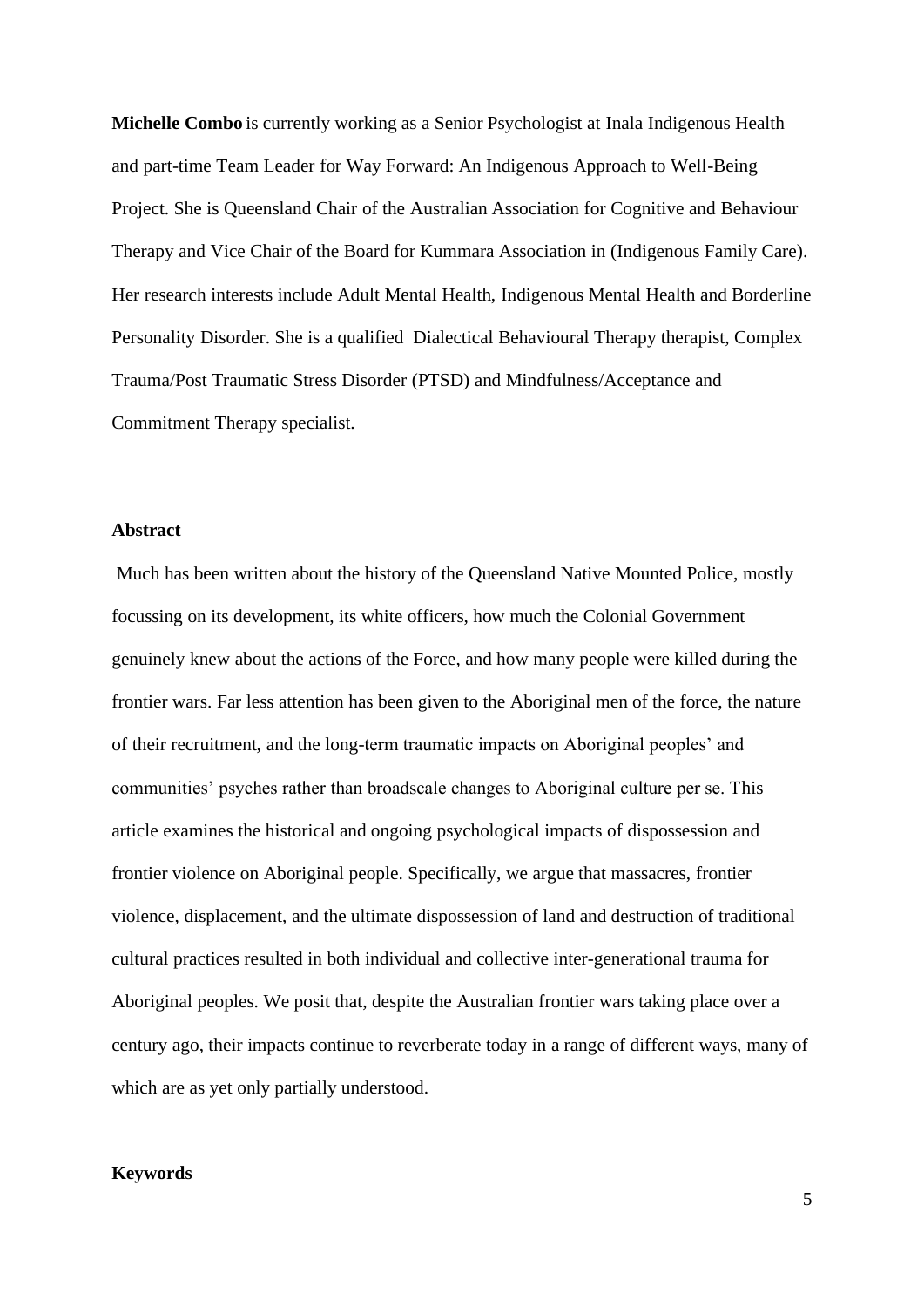Trauma, Frontier Conflict, Queensland Native Mounted Police, Aboriginal Troopers, Australia

### **Introduction**

Operating between 1849 and 1904, the Government-sanctioned, paramilitary Native Mounted Police (NMP) Force of Queensland, Australia, was charged with "policing" the colonial frontier, which meant subjugating any resistance to colonial usurpation of Aboriginal peoples' traditional lands. In total its workforce comprised more than 430 white officers in charge of more than 870 Aboriginal troopers operating out of more than 170 base locations (though at any one time only a portion of these were operational). 1 The Force was responsible for a host of devastating impacts on Aboriginal communities, including the killing of Aboriginal men, women, and children, the kidnapping of children and young adults, the sexual exploitation of women, physical displacement, and the disruption of traditional practices. 2

Despite detailed studies of the NMP's structure and development, as well as the backgrounds and careers of many of its white officers, there has been limited focus on the

<sup>&</sup>lt;sup>1</sup> Heather Burke and Lynley A. Wallis 2019 Frontier Conflict and the Native Mounted Police Database. DIO: 10.25957/5d9fb541294d5

<sup>2</sup> Timothy Bottoms, *Conspiracy of Silence: Queensland's Frontier Killing-Time*s (Sydney: Allen and Unwin, 2013); Libby Connors, *Warrior: A Legendary Leader's Dramatic Life and Violent Death on the Colonial Frontier*, (Allen and Unwin: Sydney, 2015); Libby Connors, "Uncovering the Shameful: Sexual Violence on an Australian colonial frontier," in *Legacies of Violence: Rendering the Unspeakable Past in Modern Australia*, ed. R. Mason (New York: Berhahn Books, 2017), 33–52; Ray Evans and Robert Ørsted-Jensen "I Cannot Say the Numbers that Were Killed": Assessing Violent Mortality on the Queensland Frontier. Unpublished paper delivered at 'Conflict in History', The Australian Historical Association 33rd Annual Conference, The University of Queensland, 7–11 July 2014; Ray Evans, Kay Saunders, and Kathryn Cronin, *Exclusion, Exploitation and Extermination: Race Relations in Colonial Queensland* (Sydney: Australia and New Zealand Book Company, 1975); Noel Loos, *Invasion and Resistance: Aboriginal-European Relations on the North Queensland Frontier 1861–1897*. (Canberra: Australian National University Press, 1982); Robert Ørsted-Jensen, *Frontier History Revisited: Colonial Queensland and the 'History War'*, (Cooparoo: Lux Mundi Publishing, 2011); Henry Reynolds, *The Other Side of the Frontier: Aboriginal Resistance to the European Invasion of Australia* (Townsville: James Cook University, 1981); Richards, *The Secret War*; Shirleene Robinson, "Queensland Settlers and the Creation of the First 'Stolen Generations': The Unofficial Removal of Aboriginal Children in Queensland, 1842–1897", *Journal of Australian Colonial History* 4, no. 1 (2002): 1–16.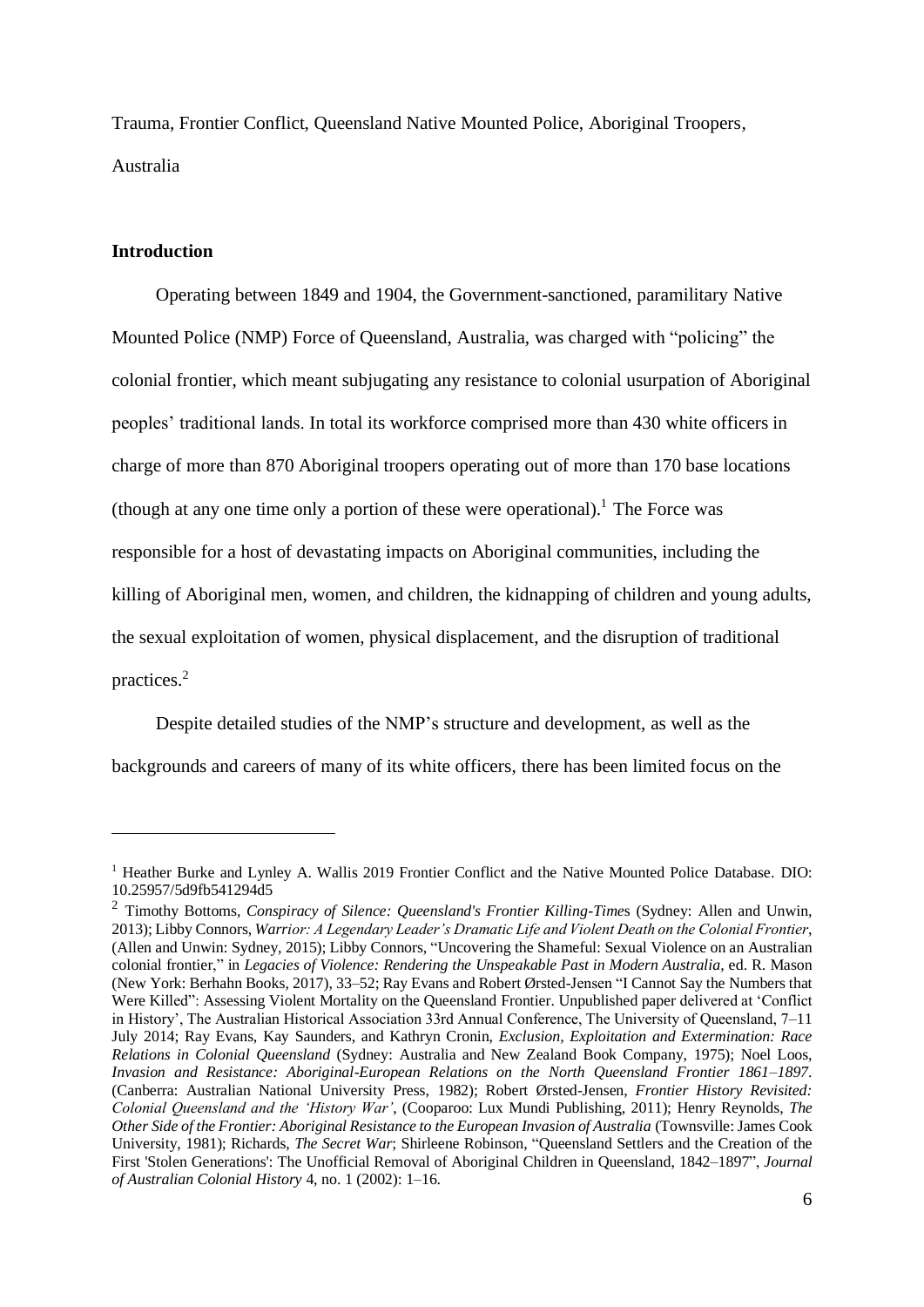Aboriginal people who were "recruited" into the force. 3 In a **recent** article, we addressed this specific topic, examining the methods and circumstances of recruitment and considered what may have led to the enlistment of Aboriginal men. 4 In the present article we go one step further and consider the hitherto largely undocumented psychological impacts of dispossession and frontier violence. Specifically, we argue that massacres, frontier violence, displacement and the ultimate dispossession of land, and destruction of traditional cultural practices resulted in widespread individual and collective trauma for Aboriginal peoples, not only for those who survived massacres on the frontier, but also for those men who were coopted or otherwise incorporated into the NMP. Given the complex biological, psychological, social, and emotional health legacies of past trauma within contemporary populations that have been identified in recent studies, it is now recognised that trauma can have a long-term effect on successive generations at multiple scales (individual, family, and communal). <sup>5</sup> The most common term for this is "historical trauma"–the inter-generational legacies of "a collective trauma inflicted on a group of people who share a specific group identity or affiliation–ethnicity, nationality, and religious affiliation."<sup>6</sup> Consequently, we argue that, despite the fact that the Australian frontier wars took place a century or more ago their

<sup>3</sup> Jonathan Richards, "Frederick Wheeler and the Sandgate Native Police Camp," *Journal of the Royal Historical Society of Queensland* 20, no. 3 (2007): 107–122; Tim Rowse, "The moral world of the Native Mounted Police," *Law and History* 5, no. 1 (2018): 1–23.

<sup>4</sup> Heather Burke et al., "The Queensland Native Police and strategies of recruitment on the Queensland Frontier, 1849–1901," *Journal of Australian Studies* 42, no. 3 (2018): 1–17.

<sup>5</sup> Cindy L. Ehlers et al., "Measuring Trauma in an American Indian Community Sample: Contributions of Substance Dependence, Affective Disorder, Conduct Disorder and PTSD," *Drug and Alcohol Dependence* 133 (2013): 180–7; Andie Kealohi Sato Conching, and Zaneta Thayer, "Biological Pathways for Historical Trauma to Affect Health: A Conceptual Model Focusing on Epigenetic Modifications," *Social Science and Medicine*  230 (2019): 74–82; Les B. Whitbeck, Gary W. Adams, Dan R. Hoyt, and Xiaojin Chen, "Conceptualizing and Measuring Historical Trauma Among American Indian People," *American Journal of Community Psychology*  33, no. 3–4 (2004): 119–30.

<sup>6</sup> Teresa Evans-Campbell, "Historical Trauma in American Indian/Native Alaska Communities: A Multi-level Framework for Exploring Impacts on Individuals, Families and Communities," *Journal of Interpersonal Violence* 23, no. 3 (2008): 316–38.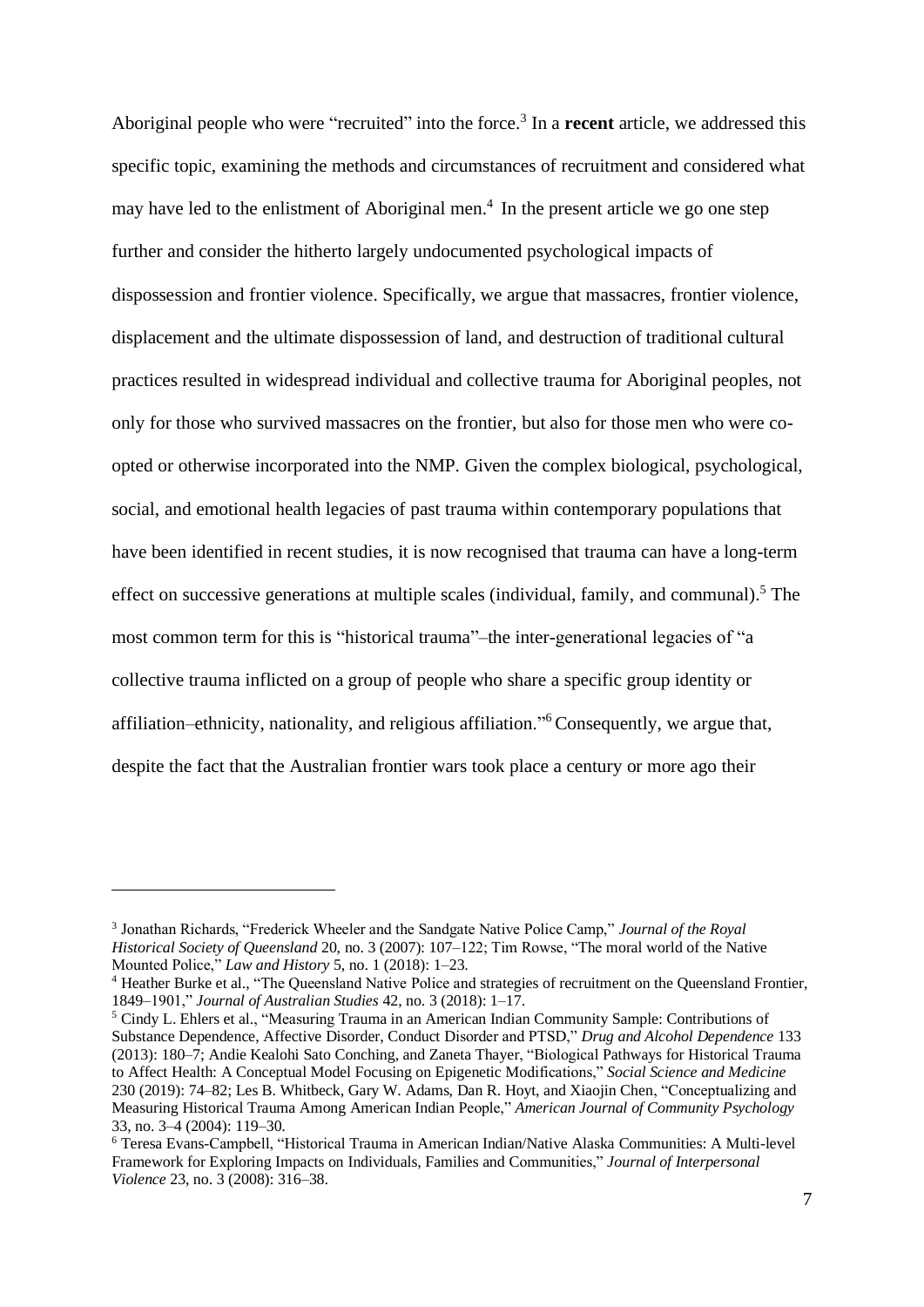repercussions continue to resonate today in a variety of physical and psychological ways, many of which are as yet only partially understood.

### **Collective and Individual Trauma**

Studies from the mid-twentieth century onward in anthropology, psychiatry, neuroscience, medicine, and psychology have established that traumatic events, such as warfare, genocide, natural disasters, and individual loss, can have severe ongoing and longterm negative effects on the lives of individuals and societies. <sup>7</sup> Ericson described collective cultural trauma as a strike against the basic structures of social life that damages the relationships between people and wider society, negatively impacting on notions of communality.<sup>8</sup> Alexander et al. referred to cultural trauma as occurring when "members of a collectivity experience horrendous events that leaves indelible marks upon their group consciousness, marking their memories forever and changing their future identity in fundamental and irrevocable ways."<sup>9</sup> The kind of trauma thought to result from colonization and the wider, highly racialized structures of colonialism that persist in postcolonial societies, is usually referred to as "historical trauma," a concept that has become a mainstay of clinical approaches to contemporary Indigenous health and wellbeing.<sup>10</sup>

Historical trauma is argued to have three key characteristics:<sup>11</sup>

<sup>10</sup>Jeffrey C. Alexander, et al., *Cultural Trauma and Collective Identity* (Berkeley: University of California Press, 2004); Judy Atkinson, *Trauma Trails: Recording Song Lines – the Transgenerational Effects of Trauma in Indigenous Australia* (Melbourne: Spinifex, 2002); Michael Halloran, "Cultural Maintenance and Trauma in Indigenous Australia," *Murdoch University Electronic Journal of Law* 11, no. 4 (2004): 1–31; Don M. Hartsough, "Traumatic Stress as an Area of Research," *Journal of Traumatic Stress* 1, no. 2 (1988): 143–271.

<sup>&</sup>lt;sup>11</sup> Kai Erikson, *Everything in its Path: Destruction of Buffalo Creek* (New York: Simon and Schuster, 1976). <sup>9</sup> Alexander et al., *Cultural Trauma and Collective Identity*.

<sup>10</sup> Lewis Mehl-Madrona and Barbara Mainguy, "Culture is Medicine that Works," in *Social Issues in Contemporary Native America: Reflections from Turtle Island*, ed. H.N Weaver (Surrey: Ashgate, 2014): 187– 202.

<sup>&</sup>lt;sup>11</sup> Evans-Campbell, "Historical Trauma in American Indian/Native Alaska Communities."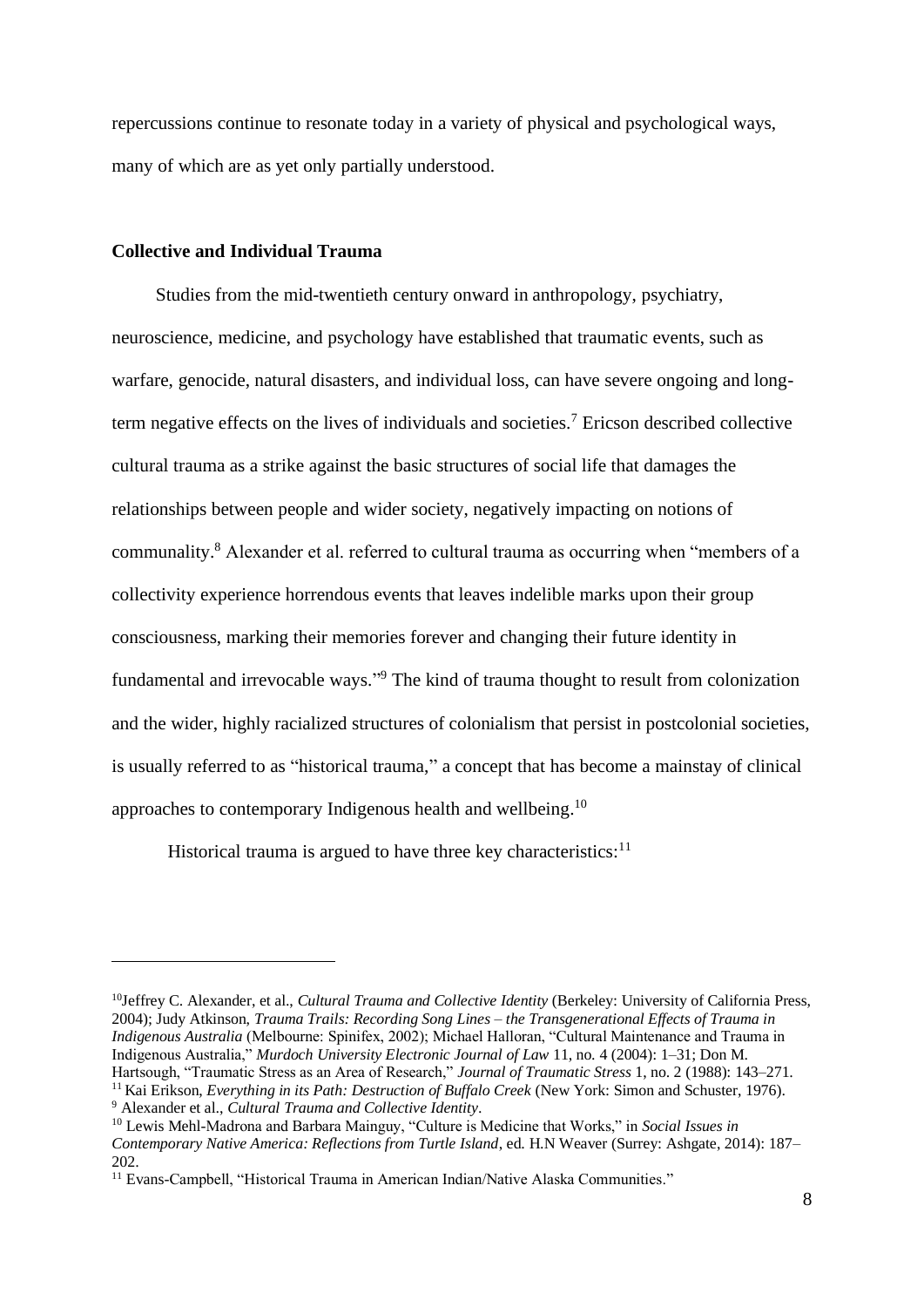- It is collective, which means that the losses connected with it, as well as any associated trauma responses, are widespread and felt at a community level.
- It is transgenerational, in that events from different periods are viewed as parts of a connected traumatic trajectory and therefore compound over time. Historical trauma is therefore not something that can be easily or neatly relegated to the past, and has the power to generate collective distress and mourning in the present. Critically, transgenerational trauma means that affected individuals were not themselves directly exposed.<sup>12</sup>
- The events are usually seen as being perpetrated by outsiders with deliberate destructive intent. For Indigenous people in particular, Evans-Campbell noted a range of emotional responses, including sadness, depression, anger and anxiety, but also a high level of cross-cultural distrust expressed via "general discomfort around White people, fear of White people, shame, loss of concentration, feelings of isolation, rage, feeling that more traumas will happen, and avoidance of places or people that are reminders of the losses."<sup>13</sup>

Hartmann and Gone characterized Indigenous historical trauma as:<sup>14</sup>

- Colonial injury to Indigenous peoples by European settlers who "perpetrated" conquest, subjugation, and dispossession.
- The collective experience of these injuries as the consequences of subjugation, oppression, and marginalization have "snowballed" throughout ever-shifting historical sequences of adverse policies and practices by dominant settler societies; and,

<sup>&</sup>lt;sup>12</sup> Rachel Dekel and Hadass Goldblatt, "Is there Intergenerational Transmission of Trauma? The Case of Combat Veterans' Children," *American Journal of Orthopsychiatry* 78, no. 3 (2008): 281–9; Edith Heard and Robert A. Martienssen, "Transgenerational Epigenetic Inheritance: Myths and Mechanisms," *Cells* 157, no. 1 (2014): 95–109.

<sup>&</sup>lt;sup>13</sup> Evans-Campbell, "Historical Trauma in American Indian/Native Alaska Communities."

<sup>14</sup> William E. Hartmann, and Joseph P. Gone, "American Indian Historical Trauma: Community Perspectives from Two Great Plains Medicine Men," *American Journal of Community Psychology* 54 (2014): 274–88.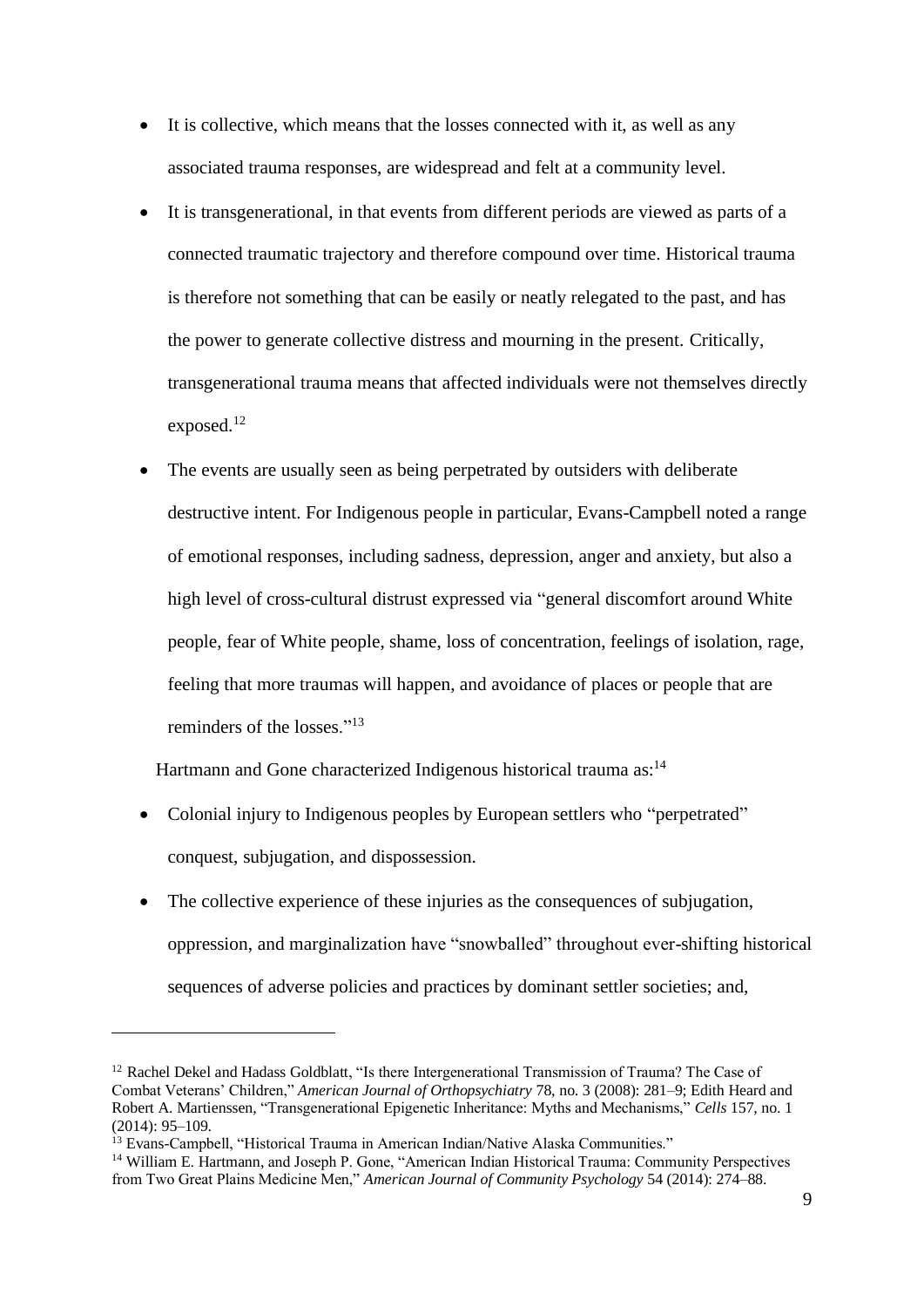• Legacies of risk and vulnerability that are passed from ancestors to descendants in unremitting fashion until "healing" interrupts these deleterious processes.

Biologically, some epigenetic research suggests that the long-term consequences of trauma may be passed on to succeeding generations via experience-induced changes to human DNA.<sup>15</sup> Various empirical studies have pointed to the connections between historical trauma and ongoing health effects, including biological, emotional, and psycho-social problems. The precise biological mechanisms by which historical trauma can lead to epigenetic changes are beyond the scope of this article, but epigenetic modifications can affect the stress, immune, and cardiovascular systems.<sup>16</sup> Conching and Thayer argued for two pathways by which social experiences in one generation can shape biology in another.<sup>17</sup> In the first, epigenetic alterations resulting from exposure to trauma or stressors can shape physiological functioning and disease risk in individuals. In the second, these alterations can then be passed on to those individuals' offspring, thus shaping disease risk in successive generations.

Other contemporary health effects of historical trauma on communities include psychological, psychiatric, and social symptoms, such as inadequate parenting, greater rates of alcohol and drug dependence, distress, depression, anxiety-related disorders, and other mental health issues, including PTSD-like symptoms.<sup>18</sup> While individuals may deal with trauma in different ways, studies have shown that trauma can interrupt an adult's ability to be

<sup>15</sup> See: Ulrike Ehler, "Enduring Psychobiological Effects of Childhood Adversity," *Psychoneuroendocrinology* 38, no. 9 (2013): 1850–7; Robin Holliday, "Epigenetics: A Historical Overview," *Epigenetics* 1, no. 2 (2006): 76–80.

<sup>&</sup>lt;sup>16</sup> See: Conching and Thayer., "Biological Pathways for Historical Trauma to Affect Health."

<sup>&</sup>lt;sup>17</sup> Conching and Thayer., "Biological Pathways for Historical Trauma to Affect Health."

<sup>&</sup>lt;sup>18</sup> Cindy L. Ehlers et al., "Measuring Historical Trauma in an American Indian Community Sample: Contributions of Substance Dependence, Affective Disorder, Conduct Disorder and PTSD," *Drug and Alcohol Dependence* 133 (2013): 180–7; Nathaniel Vincent Mohatt, Azure B. Thompson, Nghi D. Thai, and Jacob Kraemer Tebes, "Historical Trauma as Public Narrative: A Conceptual Review of How History Impacts Presentday Health," *Social Science and Medicine* 106 (2014): 128–36; Whitbeck et al., "Conceptualizing and Measuring Historical Trauma Among American Indian People."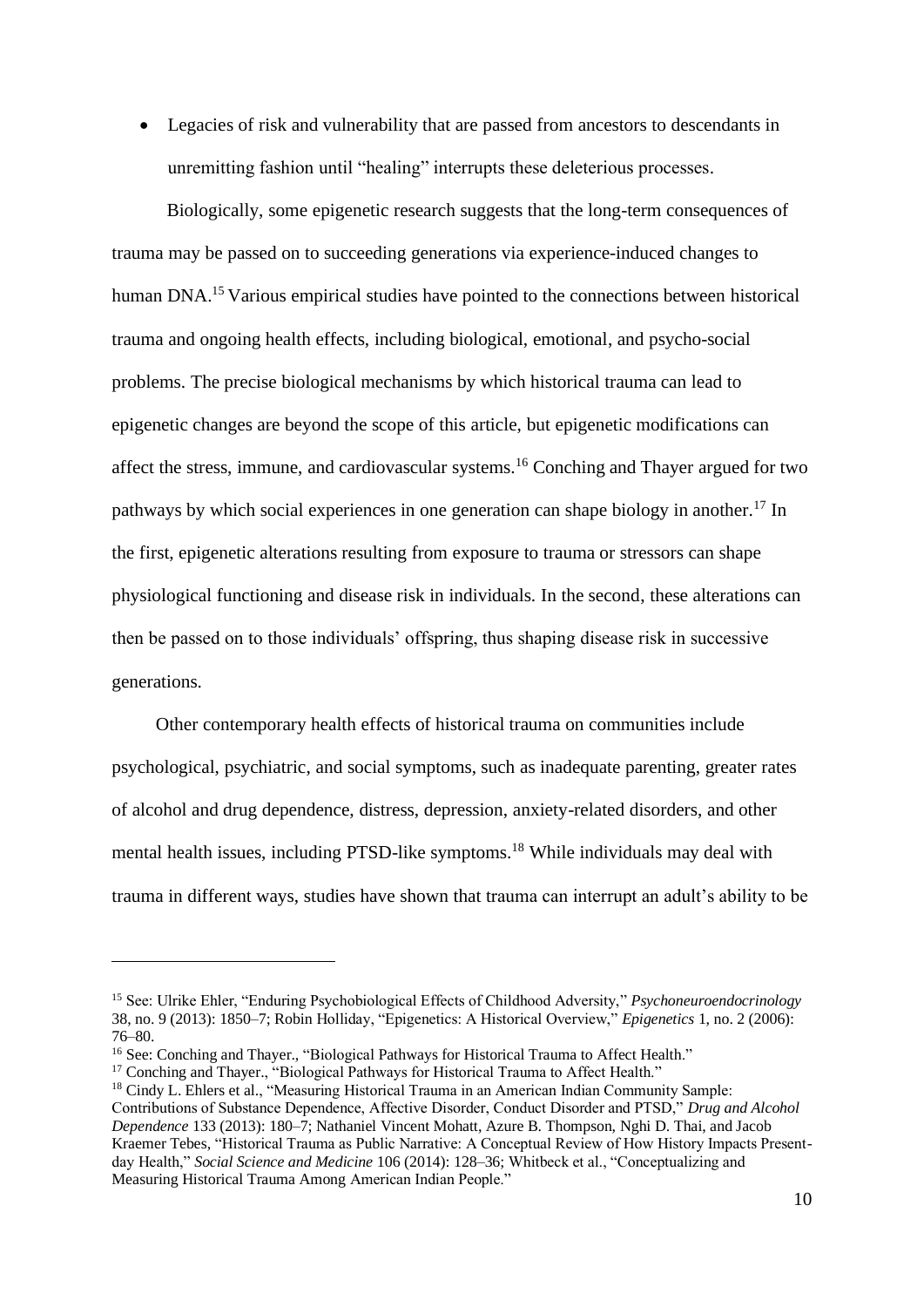attuned to the needs of their children, connect emotionally with their children, provide soothing and security, and teach that child to self-sooth.<sup>19</sup> Childhood development can also be deeply impacted by trauma as it disrupts healthy childhood attachment relationships. Attachment to a secure and stable nurturer is essential in childhood development for emotion regulation, development of identity, confidence, and appropriate help seeking, as well as informing stable relationships and good theory of mind. <sup>20</sup> The Adverse Childhood Experiences study shows the outcomes and 'dose' effects of multiple adverse life experiences and trauma, such as neglect, physical, or sexual abuse, observing family drug use, or family violence.<sup>21</sup> This study found that higher (i.e. more exposure to) or multiple doses (i.e. multiple adverse childhood experiences), equated to more negative determinants of health in adult life. These outcomes include increases in alcoholism, depression, drug use, and suicide attempts. Other effects included increases in obesity, as well as increased rates of smoking, ischemic heart disease, cancer, and chronic lung disease. In fact, this study showed that people with multiple adverse experiences were more vulnerable to multiple poor health outcomes, more challenges with relationships and difficulty in flourishing in their adult life.

Emotional responses are yet another manifestation of historical trauma. Atkinson has argued that, individually, traumatised people may carry with them a deep anger at what has been perpetrated, but may be powerless to express their anger at those they perceive to have violated their world and caused the death of their families–in effect, that their "inner compass and their outer maps for what is considered 'proper behaviour' are lost and …when the physical boundaries of home or place are violated, the boundaries of a group's moral space

<sup>19</sup> Niki Gomez-Perales, *Attachment-Focused Trauma Treatment for Children and Adolescents* (New York: Routledge, 2015).

<sup>20</sup> Gomez-Perales, *Attachment-Focused Trauma*.

<sup>&</sup>lt;sup>21</sup> Vincent J. Felitti et al., "Relationship of Childhood Abuse and Household Dysfunction to many of the Leading Causes of Death in Adults: The Adverse Childhood Experiences (ACE) Study," *American Journal of Preventive Medicine* 14, no. 4 (1998): 245–58. In this context the term dose relates specifically to an adverse event in childhood.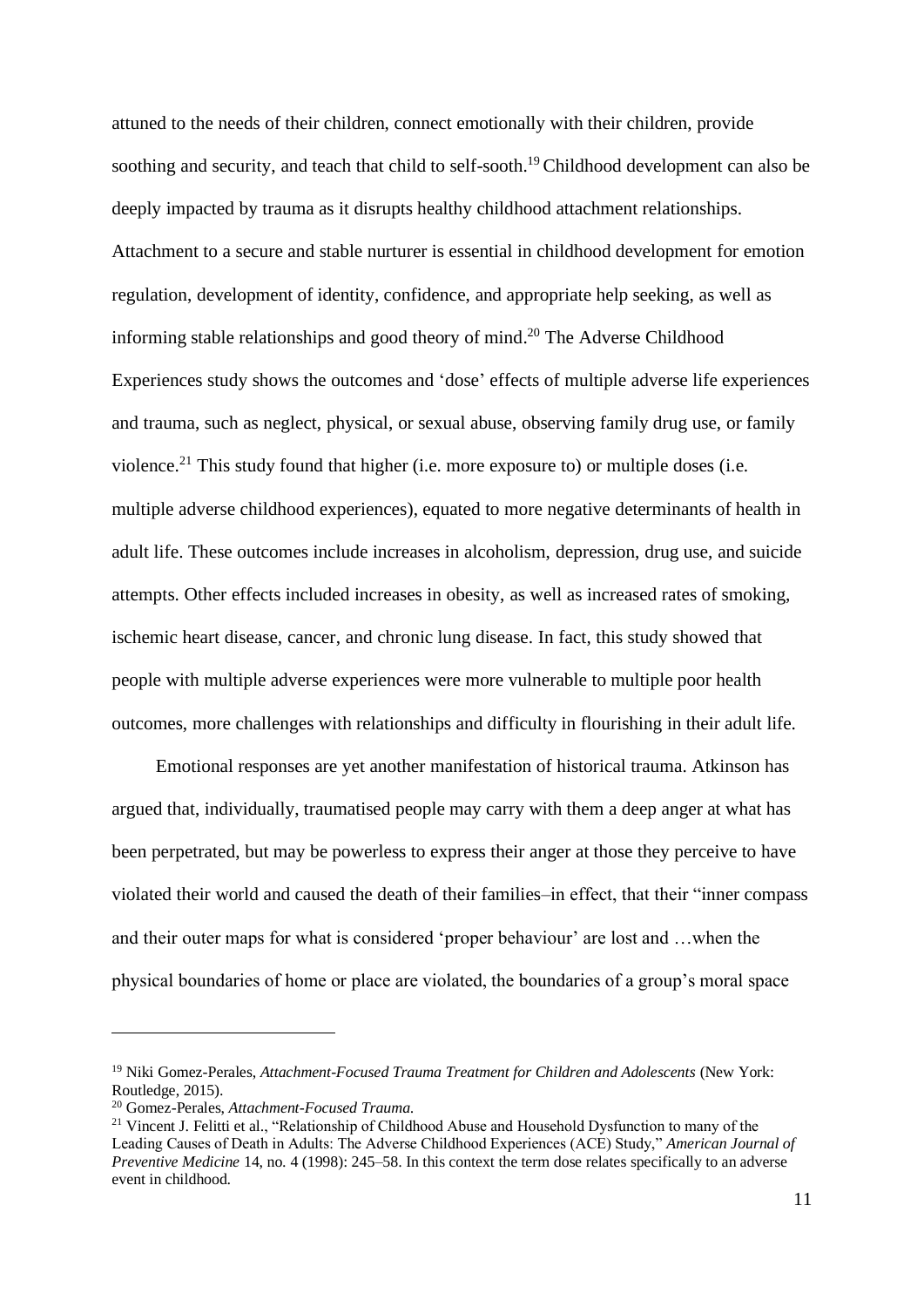also collapse."<sup>22</sup> Feelings of distress and helplessness may then be expressed through violence and other negative behaviours. 23

### **Historical Trauma, Frontier Conflict and the Native Mounted Police**

Seen in this light, the disheartening situation that many Aboriginal people must have found themselves in following the incursion of Europeans is especially relevant. Frontier conflict was ubiquitous, lasting for several generations and encompassing all parts of Australia. Estimates of the number of Aboriginal people killed as a result of this conflict are difficult to assess, particularly since no systematic records were kept and many such deaths went entirely unrecorded for fear of the consequences in the post-Myall Creek era from the late 1830s onward.<sup>24</sup> The most comprehensive attempt to calculate a reasonable figure is by Evans and Ørsted-Jensen. Using relatively conservative calculations based on a sample of historical accounts, they posited that over 40,000 Aboriginal people may have been killed by the NMP and settler-colonists in Queensland between 1859 and 1898<sup>25</sup> In all likelihood, this figure is likely to have been higher since their model was based in part on a total of only 85 NMP camps, each with an average duration of seven years, and excluded the earliest and latest periods of the NMP's operation.<sup>26</sup> Current research provides evidence of 174 camps across Queensland from 1850 to 1904 with an average duration of 8.5 years each, producing an escalated figure of 101,163; equal parts staggering and sobering.<sup>27</sup>

Even if the toll was far fewer killed in direct encounters with the NMP and others, the indirect toll was much greater, counted as it was in displacement of populations, dislocations

<sup>22</sup> Atkinson, *Trauma Trails: Recording Song Lines*.

<sup>23</sup> Erikson, *Everything in its Path: Destruction of Buffalo Creek*.

<sup>24</sup> Lydon and Ryan, *Remembering the Myall Creek Massacre*.

<sup>&</sup>lt;sup>25</sup> Evans and Ørsted-Jensen, "I Cannot say the Numbers that were Killed: Assessing Violent Mortality on the Queensland Frontier".

<sup>26</sup> Evans and Ørsted-Jensen, "I Cannot Say the Numbers that Were Killed," 2–3

<sup>27</sup> Burke and Wallis, *Frontier Conflict and the Native Mounted Police in Queensland Database*.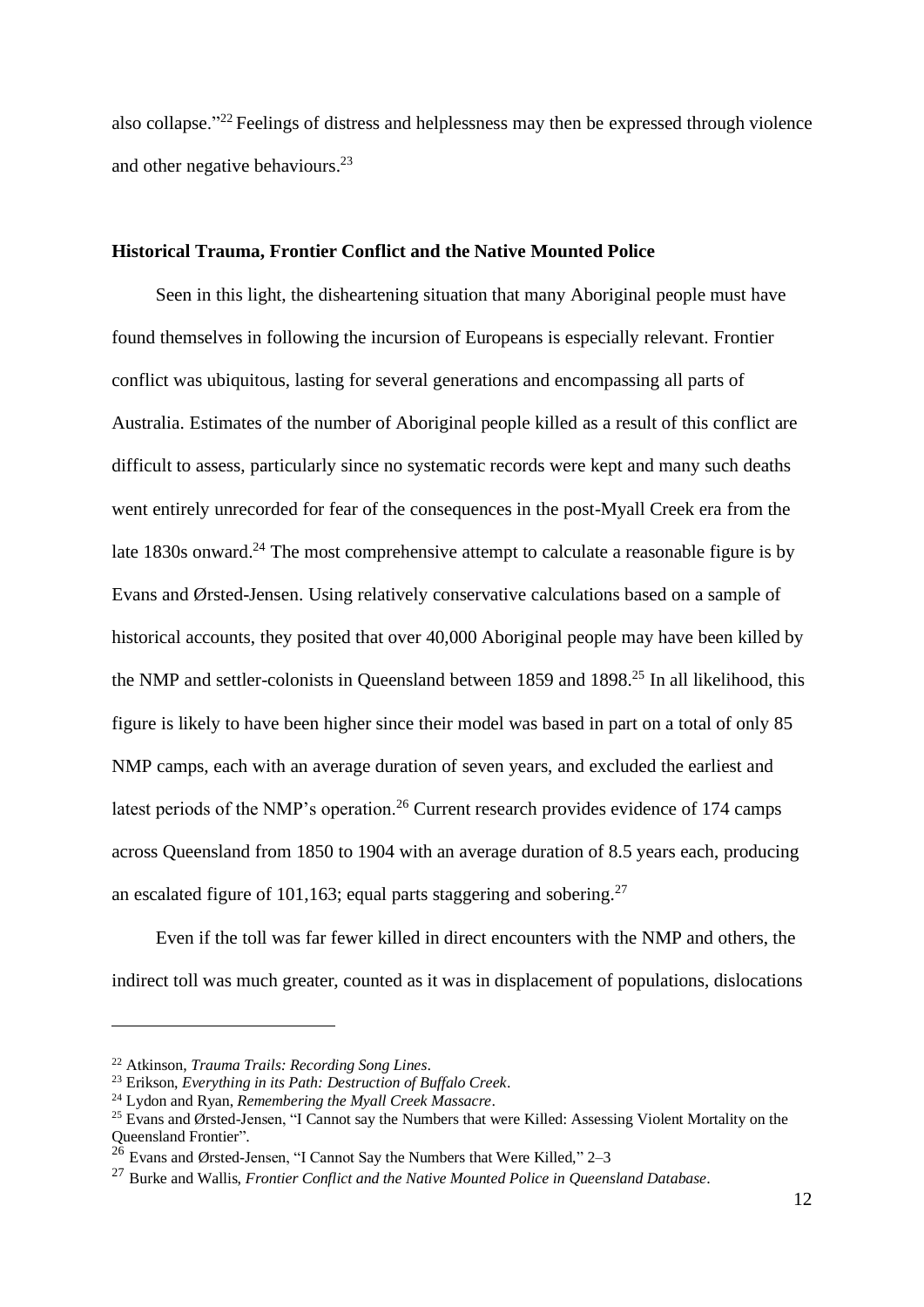of families, reductions in resources and opportunities, and deaths from starvation and disease. The result was a raft of social and physical consequences for Aboriginal people. One frequently recorded observation was the visible demographic shifts that became apparent in local Aboriginal populations. For example, an 1880 account in the *Sydney Morning Herald* stated that:

On some parts of the Gilbert river, it is said that the destruction has been large; and further north the work of killing has been going on for some years. In places where the "boys" [i.e. the Native Mounted Police] have been, the slaughter has taken place mostly among the men. On some parts of the Mitchell river, the Palmer, McIvor, and other streams, I was told by different persons that the camps are now almost entirely composed of women and children. One informant, on whose statement I think I can rely, told me that on one occasion, when out exploring on the McIvor river, he and two companions had come upon a camp of natives, which consisted of eight women and three children, who all ran away screaming in terror when they saw the explorers. On the Barwon river, at the back of Cairns, and on the old track to the Hodgkinson diggings, I saw a camp in which the large numerical proportion of women was very striking. … In the back country about the Endeavour river, and along the point of land down to Cape Bedford, there are very few men to be seen. Wherever the natives allow themselves to be seen, they are found to consist principally of women and children.<sup>28</sup>

These diminished groups were often forced into marginal refuge zones–those areas too rugged, thickly forested, environmentally-depauperate, or otherwise valueless to Europeans, as illustrated by an account in the *Brisbane Courier* in 1880:

<sup>28</sup> *Sydney Morning Herald*, 23 August 1880.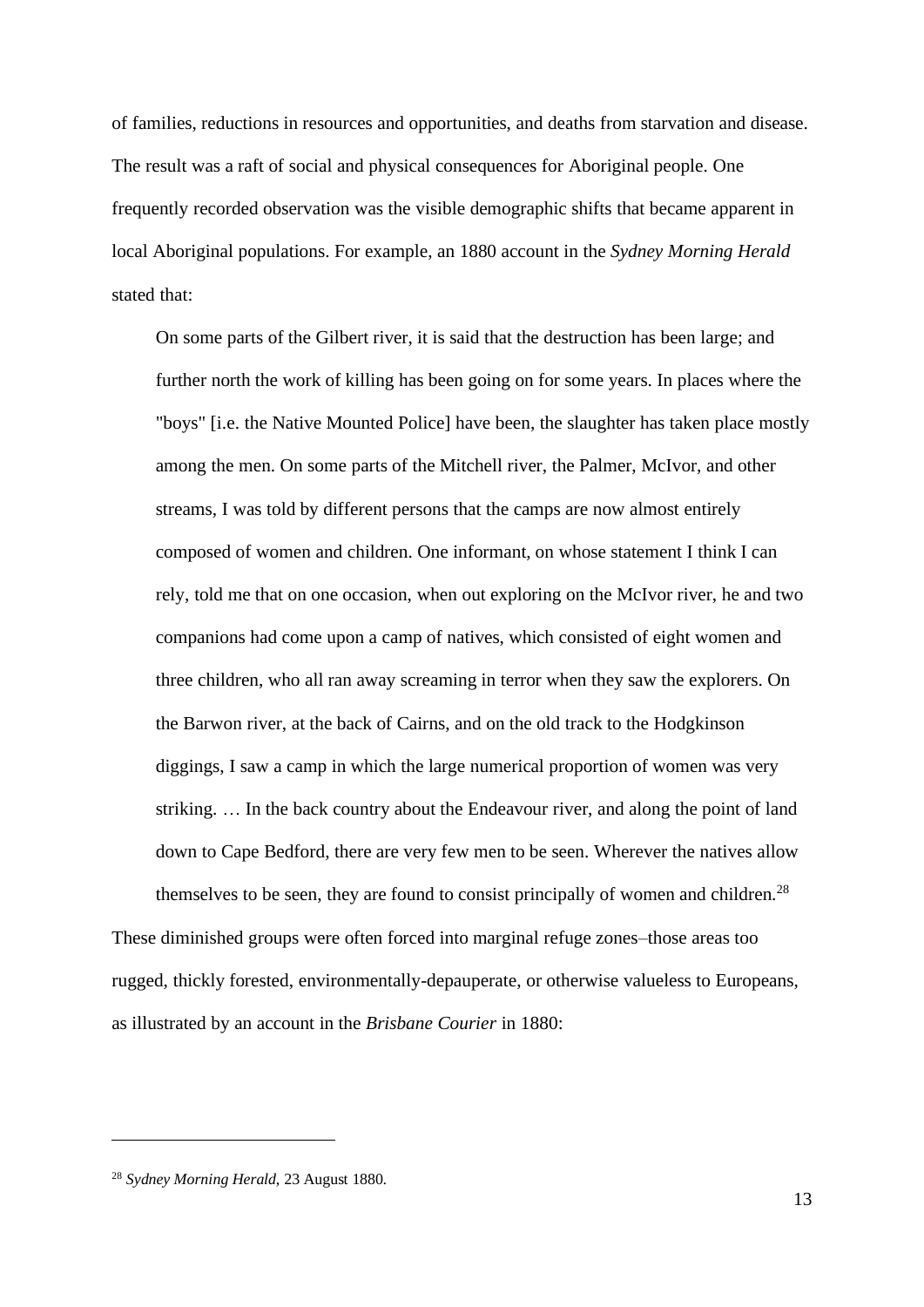The blacks since they have become friendly tell me that in the old days of "reprisals," carried out in the usual manner—i.e., shooting the men and destroying their nets, water bags, and implements—we used to starve numbers of the old men, women, and children to death; for, being hunted into the desert (spinifex country), they had neither means of carrying water nor of catching game (the former article is very scarce) and of course the weaker members of the tribe felt it most.<sup>29</sup>

Though offering greater physical safety, the large-scale movement of people into such parlous areas would have placed even greater demands on diminishing food supplies, intensifying social conflict and further contributing to the break-down of the traditional structures of normal life. The fear and anxiety that arose from this precarious situation had other, rippling psychological and emotional effects. Breslin cited studies into inter-cultural contact in Townsville that revealed an initial high degree of mental disturbance amongst Aboriginal groups, often leading to an increase in "inter-tribal" warfare and the initiation of new rituals and ceremonies, as a means of coping with the extreme disruption to traditional society.<sup>30</sup> It is highly likely that people may initially have turned to sorcery to help reorient themselves and make sense of what was happening, as well as to try and gain some degree of control over forces seemingly beyond their control. In keeping with this, Cole documented Aboriginal rock art paintings on Cape York Peninsula which she argued can be interpreted as signifying traditional attempts to meditate forces beyond people's physical and material control through ritual.<sup>31</sup> Likewise, at Somerset, also on Cape York Peninsula, there is rock art depicting a white man in a hat with belt and revolver flogging a crouching black figure,

<sup>29</sup> *Brisbane Courier,* 14 July 1880.

<sup>30</sup> See: Breslin, *Exterminate with Pride*; Reynolds, *The Other Side of the Frontier*; Anne Allingham, *Taming the Wilderness: The First Decade of Pastoral Settlement in the Kennedy District* (Townsville: James Cook University, 1988).

<sup>&</sup>lt;sup>31</sup> Cole, "Painting the Police" ; see also Ursula Frederick, "At the Centre of it All: Constructing Contact through Rock Art of Watarrka National Park, Central Australia," *Archaeology in Oceania* 34 (1999): 132–44, for a broader discussion of the role of sorcery paintings in the contact process more generally.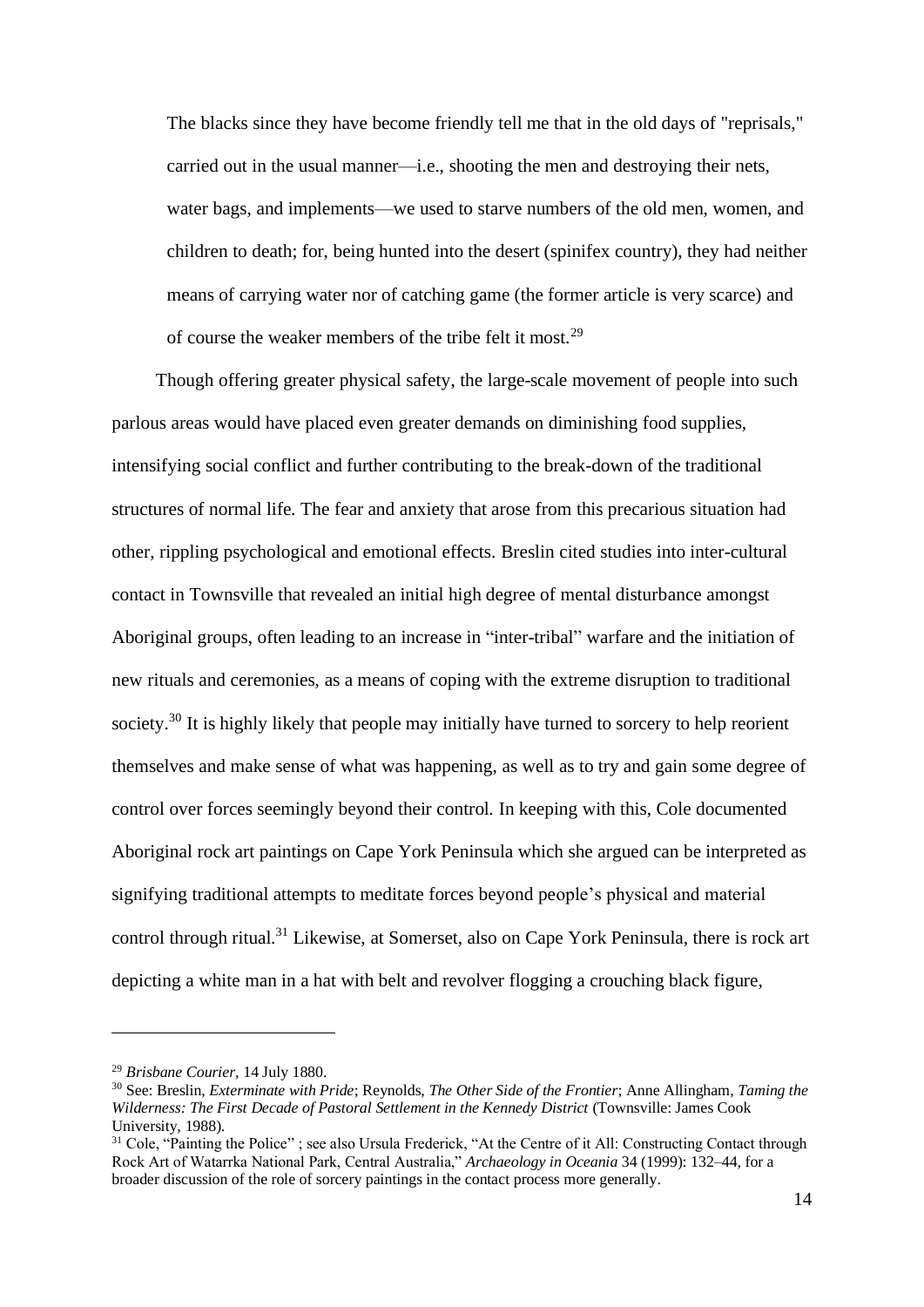demonstrating at a minimum an early cross-cultural interaction and perhaps a desire to exert power over future such events.<sup>32</sup>

Other indications are the extreme levels of fear that appear to have characterized Aboriginal people's reactions to strange Europeans, making it not uncommon for white observers to note that Aboriginal people fled "in great terror as soon as they caught sight of us."<sup>33</sup> This terror was especially the case if the Europeans were thought to be from the NMP, one of the key forces for the violent dispersal of Aboriginal people in colonies such as Queensland. The geologist (and Catholic priest) Julian Tennison-Woods described a meeting with one Aboriginal woman near Port Douglas, who was eventually induced to explain, through a trooper interpreter, that "She was very much afraid of the black troopers. She called them "Murnian," which was the name she also applied to a rifle–a significant fact.<sup>34</sup> Frederick Wheeler, one of the most infamous of NMP officers, with a reputation for violence and bloodshed, experienced Aboriginal peoples' reactions from the other side, recounting them during an 1861 government inquiry:

9. When you go to a camp, do you call upon them in the Queen's name, in any way, to surrender? No, because directly they see you they run; you have to gallop to get on to them: if you were to call upon them to surrender, you would never be able to keep them in sight.

91. Do you find that the blacks have become much more civilized since the Native Police has been established at Sandgate than they were formally? That

<sup>32</sup> D.R. Moore, *Islanders and Aborigines at Cape York: An Ethnographic Reconstruction Based on the 1848– 1850 '*Rattlesnake*' Journals of O.W. Brierly and Information Obtained from Barbara Thompson* (Canberra: Australian Institute of Aboriginal Studies, 1979).

<sup>33</sup> *Sydney Morning Herald*, 23 August 1880.

<sup>34</sup> *Sydney Mail and New South Wales Advertiser*, 28 January 1882, 144.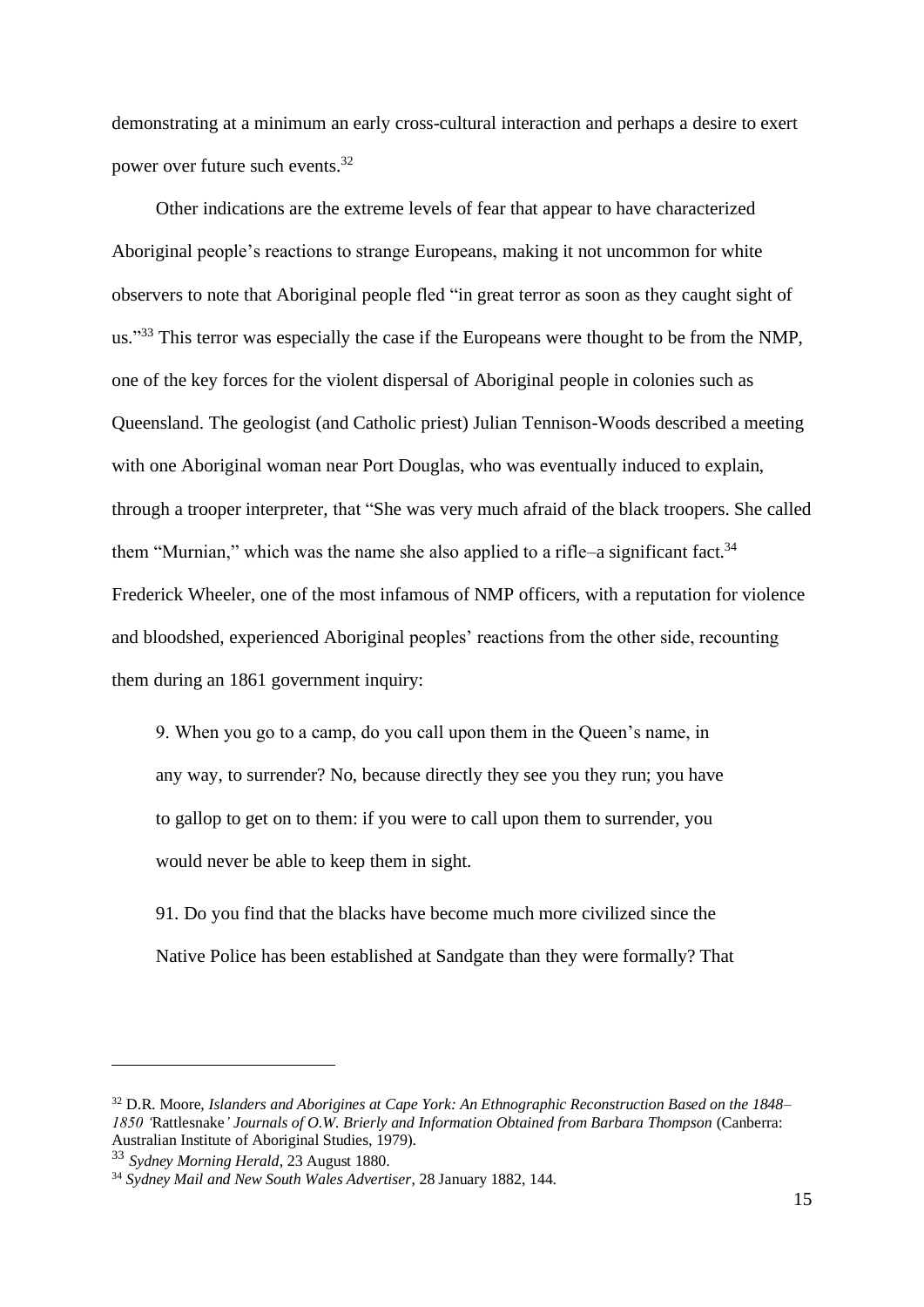is a question I am not prepared to answer, I know so little of the blacks. They run before me—I never see them.<sup>35</sup>

While the effects of frontier trauma on local Aboriginal populations may be fairly readily recognised, there is another element to be explored in the context of the NMP. We would argue that the lesser known victims of frontier trauma are the Aboriginal troopers of the NMP themselves. While undoubtedly the instruments of inflicting trauma on others, many of these men would also have been victims of prior trauma themselves before being co-opted into the NMP and used to perpetuate the cycle. <sup>36</sup> Depending on the nature of their superior officer, troopers could be subject to violent beatings as a form of "discipline," the threat of extrajudicial execution for infractions such as desertion, and threats of violence from local Aboriginal populations should they be released from their service or desert successfully.

Our recent review of recruitment practices identified four key and closely related ways in which young Aboriginal men were brought into service with the NMP:<sup>37</sup>

- 1. Forcible recruitment, through kidnapping or capture, which was buttressed by practices of physical separation from kin and country, threats of extra-judicial execution and other summary punishment;
- 2. Inducing young, disaffected and displaced men to join the NMP through offers of wages, rations, clothing, women and guns;
- 3. Chain recruitment of younger recruits by older troopers, which was closely linked to the offering of inducements and an alternative pathway to survival; and,

<sup>&</sup>lt;sup>35</sup> Frederick Wheeler to the Select Committee, 15 May 1861, 29.

<sup>&</sup>lt;sup>36</sup> Burke et al., "The Queensland Native Police."; For other accounts of recruiting practices, see also: Marie Hansen Fels, *Good Men and True: The Aboriginal Police of the Port Philip District 1837–1853* (Melbourne: Melbourne University Press, 1988); Amanda Nettelbeck: "'On the Side of Law and Order': Indigenous Aides to the Mounted Police on the Settler Frontiers of Australia and Canada," *Journal of Colonial History* 15, no.2 (2014).

<sup>&</sup>lt;sup>37</sup> Burke et al., "The Queensland Native Police."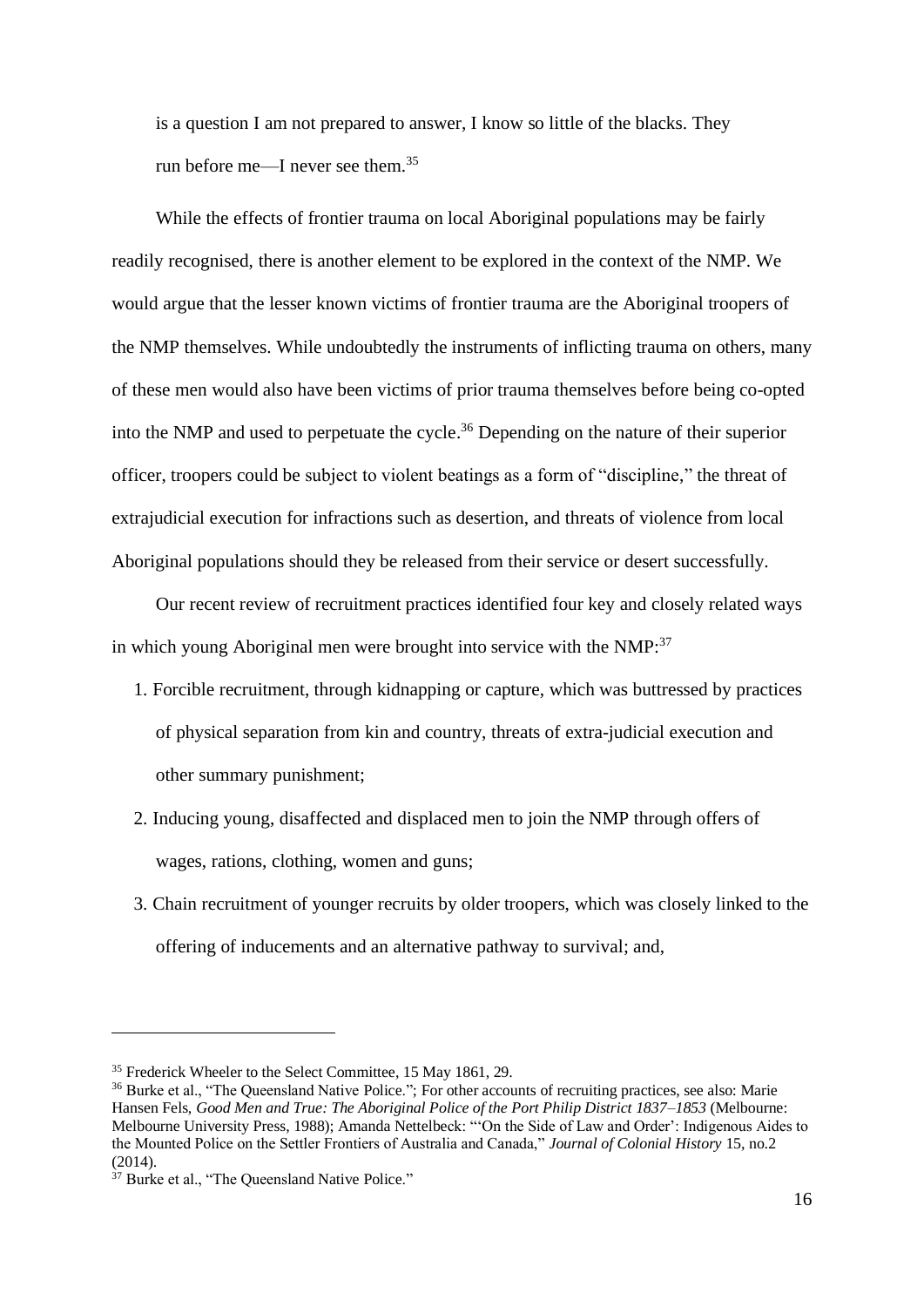4. The exploitation of children who had been severed from their families and customary contexts by massacre, kidnapping, disease, and displacement, and reared within white systems.

These tactics were employed to various degrees over the lifetime of the NMP. The men in the earliest iteration of the Force under Frederick Walker (1848–54) were recruited from pastoral stations on the Murrumbidgee and Edwards Rivers area of NSW and Victoria, and were known to Walker long before the NMP was formed. James McLaurin, a pastoralist in the NSW/Victorian border country, knew Walker and claimed that his removal of the young men from the area had been a deliberate strategy to shift their attentions away from stock killing:

… they [Aboriginal people on the Murray River] continued troublesome for 2 or 3 years, they were very bad until Walker took away most of the young fellows 20 or 25 as policemen to go to the north which weakened the tribes very much–he took the ringleaders ... The blacks killed cattle up till 1848; ... after ... the loss of the young blacks, Walker took away; they were never so  $bad.<sup>38</sup>$ 

Forcible recruitment appears to have been the most common tactic employed in the years following Walker. This ranged from simply taking men, such as when Thomas Coward, a sub-inspector between 1864 and 1879, noted that, "Vic, one of my troopers … was the first boy who was captured and put in the native police at Burketown, Albert River, Gulf of Carpentaria, in  $1868$ ",<sup>39</sup> to offering men under arrest for capital crimes a remission of their sentence in exchange for enlistment. This latter system became officially endorsed by the Queensland Executive Council in 1878.<sup>40</sup>

<sup>41</sup>James McLaurin, Memories of Early Australia, SLNSW-MAVFM4136, 1888, textual record.

<sup>39</sup> *Adelaide Observer*, 4 November 1893, 42.

<sup>40</sup> Richards, *The Secret War*.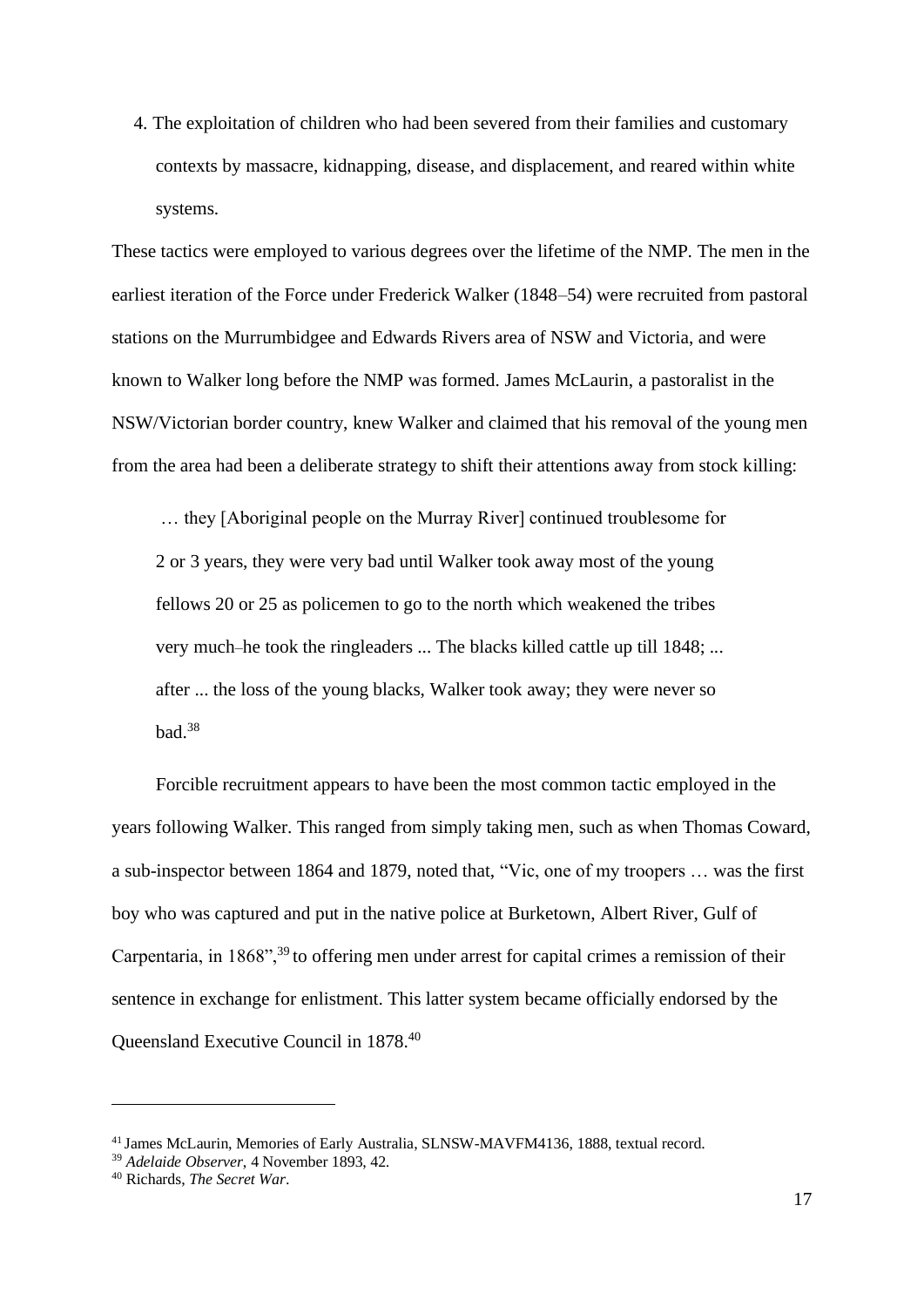The description of some recruits as "volunteering" must also be considered, given that there are several references to men apparently offering their services in this fashion. John O'Connell Bligh, for instance, advised Commandant Edric Morisset in 1861 that he had taken "a very good Recruit who volunteered at Nulalbin, he belongs to the Moreton Bay District, and will I think work well with the men we now have from the same part of the Colony."<sup>41</sup> It is likely, however, that such offers were still predicated on a disconnection from former ways of life, as well as the possible desire to escape particular conditions on individual pastoral properties or under specific individuals. Thus Alfred Brown of Gin Gin could complain to Morisset that Charles Phibbs deserved censure, even though he had refused to enlist Brown's "most useful blackboy". Morisset, for his part, noted in reply that:

In obtaining recruits for this Force, it is inevitable but some settlers may feel aggrieved when their Blackboys leave them to enlist, but no doubt the certainty of better pay and clothing then they receive from the settlers cannot be resisted by the Blackboys, and the consequence is that no inducements are required on the part of the Recruiting officer and when they offer their services, he cannot, I think, do otherwise than accept them. … I cannot coincide with your opinion that it is necessary for a Recruiting officer to refer to the owner of a station before enlisting Recruits as in some cases there are few, if any, Blackboys whom the settlers would not object to parting with, and consequently none could be obtained for the protection of the Frontier Squatters whose lives and property are in daily jeopardy.<sup>42</sup>

<sup>41</sup> John O'Connell Bligh to Edric Morisset, 31 May 1861, in letter 61/1492, OSA846746, mfilm, Z5601.

<sup>42</sup> Edric Morisset to Alfred H. Brown, 28 May 1859, in letter book NP 1857–1859, QSA282454, mfilm, 2437.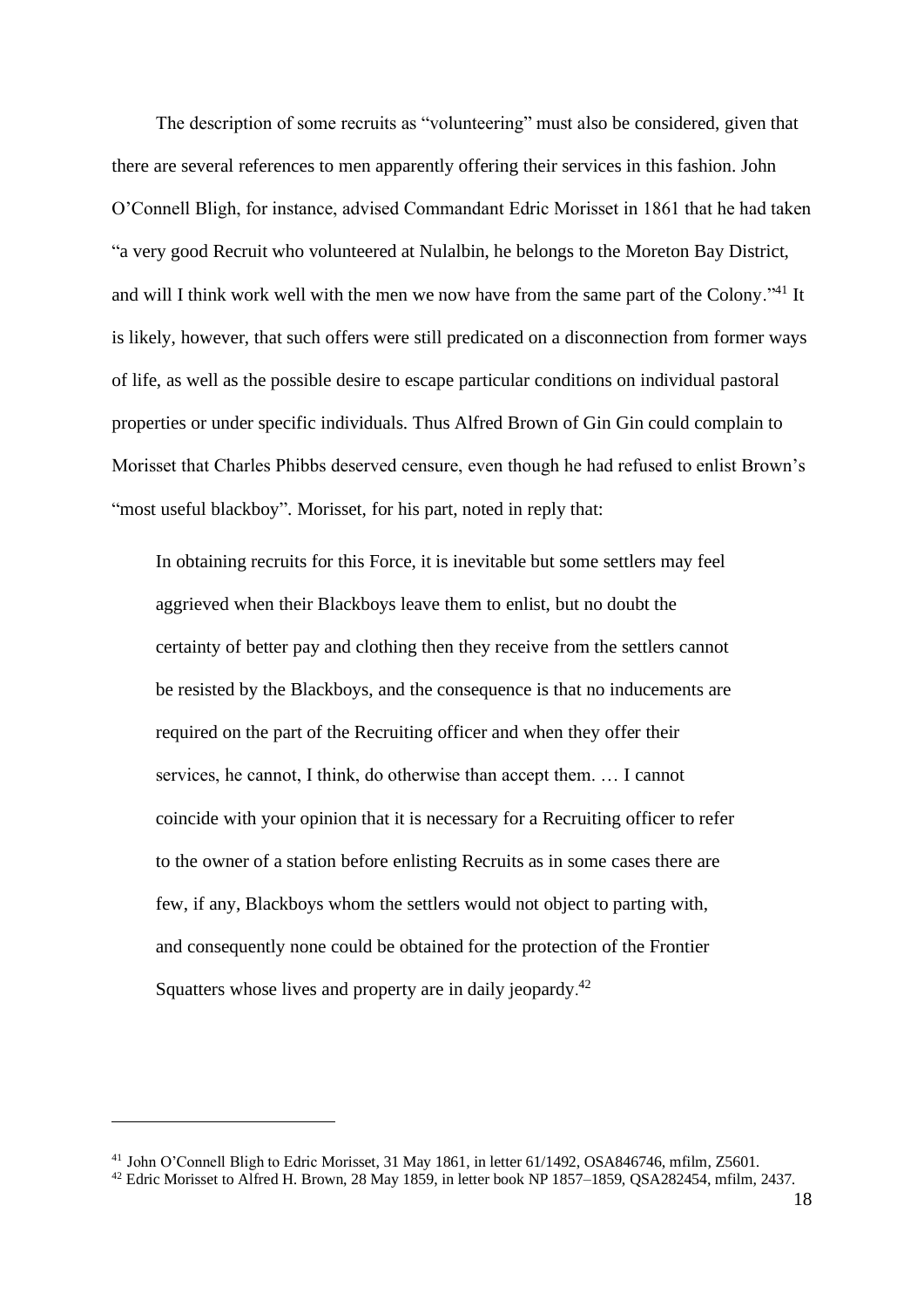As one correspondent commented to the *Telegraph*, however, volunteering is not the same as voluntary: "It is quite true that, as a rule, the police come at last to be proud of their position, but hugging their chains does not make them free."<sup>43</sup>

Given that the vast majority of troopers were young–often very young–men, their psychological and emotional dislocation from their families was a key factor in "successful" recruitment.<sup>44</sup> This was effected both by missionaries and settlers, a few of whom adopted orphaned or kidnapped children into their families, but the majority of whom acquired them for service as unpaid domestic and pastoral labour.<sup>45</sup> Given that the NMP were often the organization responsible for both the kidnaping and the orphaning, they were also the ones who were in the most direct position to benefit from this source of colonized labour. The creation of longstanding connections with settler families through these channels disrupted traditional lifestyles and may have facilitated at least some degree of allegiance to European systems and values that was then exploited by the NMP. John Bungaree, who entered the NMP at the age of 23, expressed the liminal status of such men when he confided to his officer that, "I wish I had never been taken out of the bush, and educated as I have been, for I cannot be a white man, they will never look on me as one of themselves; and I cannot be a blackfellow, I am disgusted with their way of living."<sup>46</sup>.

Seen in this light, Aboriginal participation in frontier violence through recruitment to the NMP, even when recorded as "voluntary," becomes more understandable when viewed through the lens of the over-arching, ongoing, collective and individual trauma that individual

<sup>43</sup> *Telegraph*, 12 February 1874, 3.

<sup>44</sup> Our research suggests an average age for recruits of 25 years.

<sup>45</sup> Shirleene Robinson, "The Unregulated Employment of Aboriginal Children in Queensland,1842–1902," *Labour History* 82 (2002): 1–15

<sup>46</sup> William Ridley, "Considerations on the Means to be Adopted for Civilizing the Aborigines of Australia, Suggested by a Three-years Mission Among that People, and Information Subsequently Gathered from Different Quarters," Appendix C, Select Committee into the Qld Native Police (Brisbane: Government Printer, 1861): 166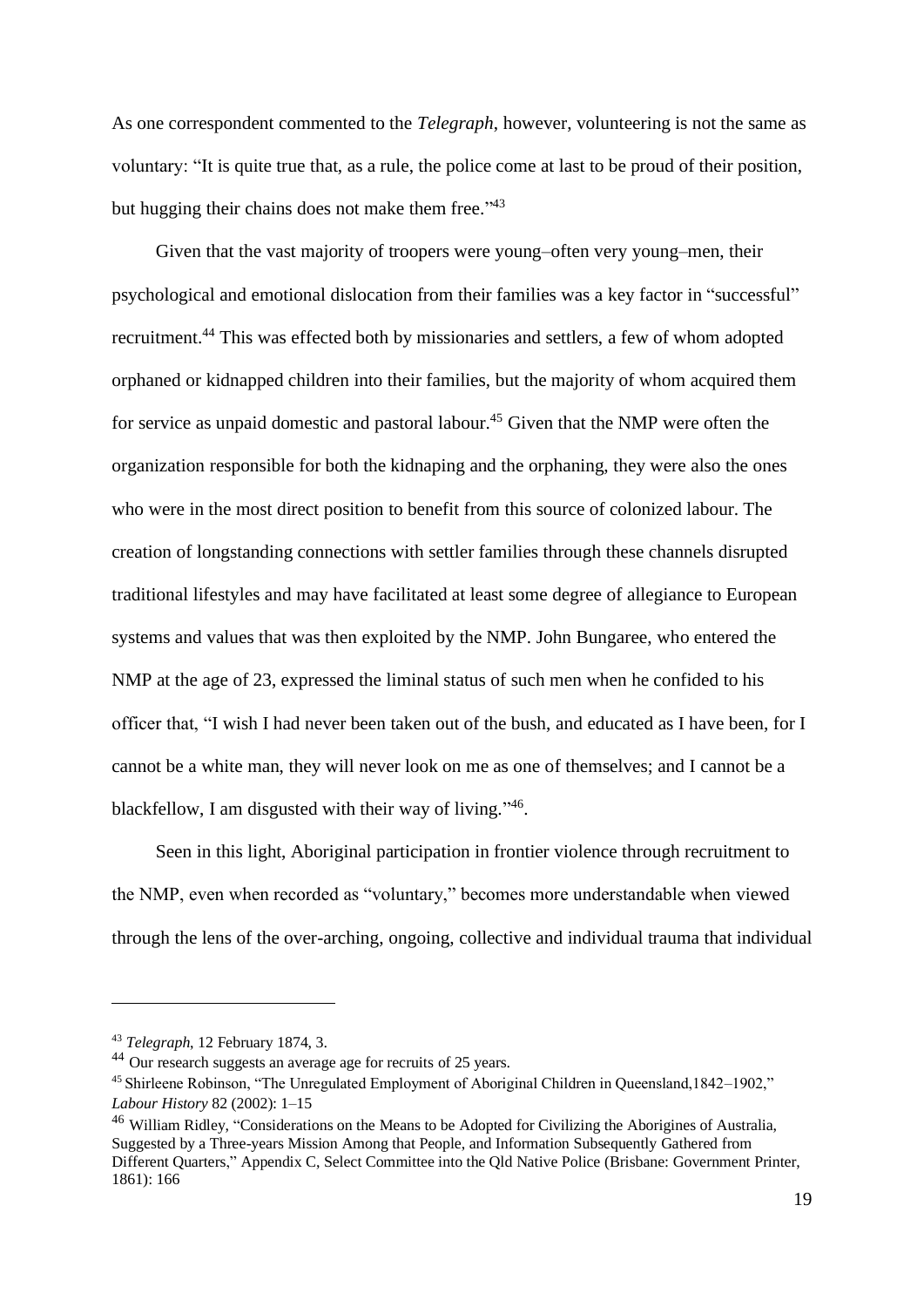troopers and their communities experienced as they were forced to remake their worlds. We would posit that trauma was induced for the troopers by both the dislocated context from which they were drawn (and often forcibly taken) and therefore their own traumatic family and community histories, as well as by the tasks they had to complete as members of the NMP. While we will never know the precise nature or scale of the psychological toll taken on troopers or officers, there are some grounds for arguing that various coping mechanisms may have been adopted by NMP personnel to deal with the consequences of their actions. Selfmedication through alcohol was one potential solution for officers, sometimes combined with attempts at suicide.<sup>47</sup> Many transitioned out of the NMP as soon as they were able due to the stresses induced by the life they had to lead.<sup>48</sup>

Troopers coped in other ways. While some were returned to their county, such as the 12 men who left Port Curtis in 1857 with some support from their officer, John Murray, many more simply deserted, often soon after joining.<sup>49</sup> Excluding those instances for which no actual number is supplied, there were at least 281 desertions over the lifetime of the NMP, some of entire detachments and others of individual troopers, many of whom deserted multiple times.<sup>50</sup> "Alick," a trooper who served from at least 1870 until 1880, was described by Sub-Inspector Robert Johnstone as "a confirmed deserter," having fled variously from camps on the Suttor River (exact date unknown, but c1870), Dalrymple (October 1871), Cashmere (September 1872), Waterview (November 1872), Bellenden (1873), Thornborough

<sup>&</sup>lt;sup>50</sup> Jonathan Richards, "'A Question of Necessity': The Native Police in Queensland" (PhD diss., Griffith University, 2005).

<sup>48</sup> Richards, "A Question of Necessity", 320; John O'Connell Bligh to Colonial Secretary, 26 May 1862, In letter 62/2123, QSA846762, Mfilm Z5607.

<sup>&</sup>lt;sup>49</sup> John Murray to John Wickham, 22 April 1857, Letters addressed to the Government Resident by the Colonial Secretary on the Native Police, QSA17616, Mfilm 1494; Richards "'A Question of Necessity", 201–204.

<sup>50</sup> Burke and Wallis, *Frontier Conflict and the Native Mounted Police in Queensland Database*.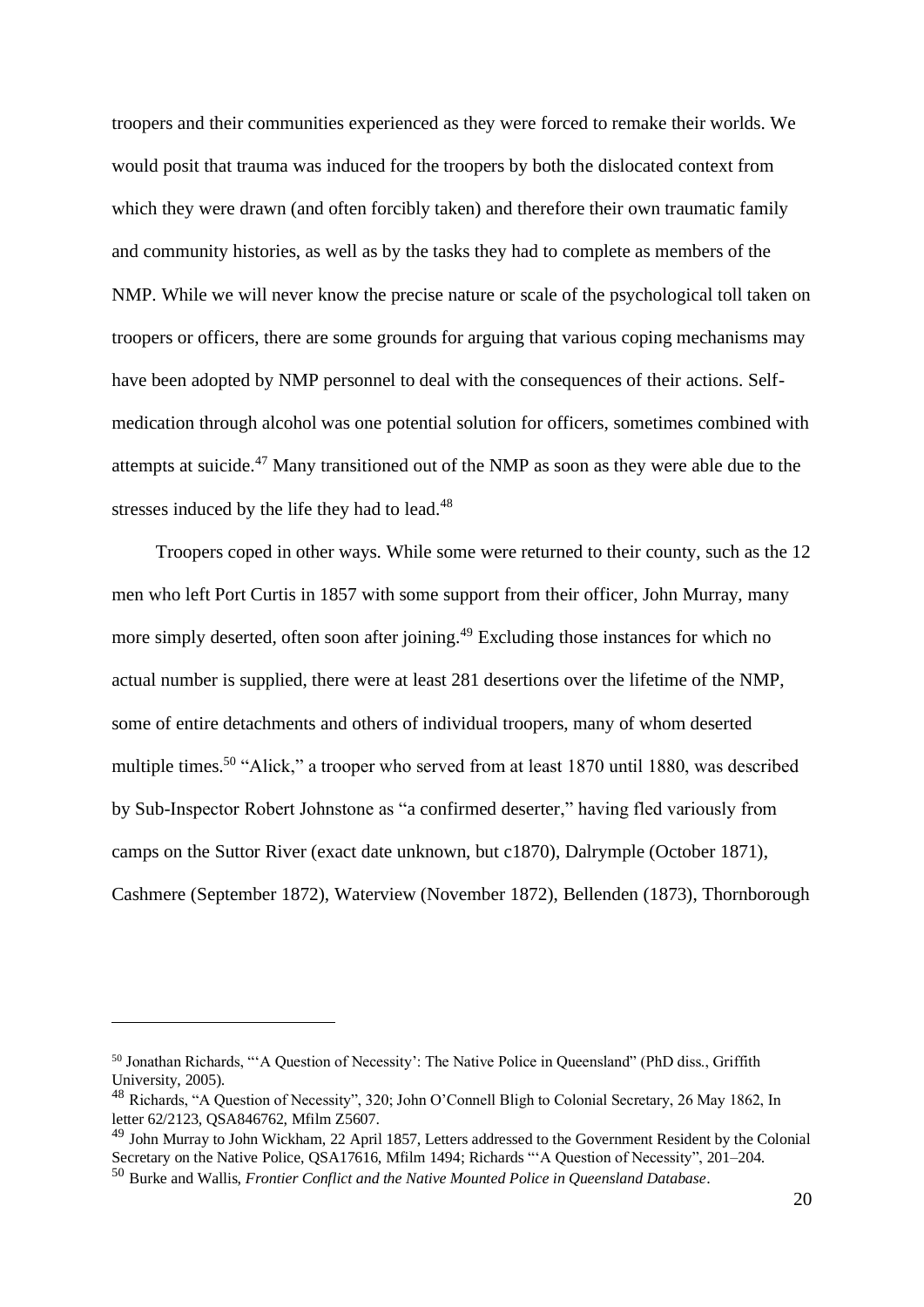(November 1874), and Upper Laura (1876). <sup>51</sup> He was also subsequently involved in one of the few overt revolts by troopers against a superior officer, when five troopers from the Upper Laura NMP camp attempted to murder their commanding officer, Sub-Inspector Brabazon Stafford, in 1880.<sup>52</sup>

Richards has very forcefully argued that the fate of troopers both during and after the lifespan of the NMP was complicated and often tragic, suggested by the frequency of their desertion and the fact that they likely faced high rates of recrimination once they left, including the threat of attack and murder by the local people whose country they found themselves in.<sup>53</sup> In the context of the Victorian Native Police, the situation of one ex-trooper suggests that there may have also been residual psychological effects that lingered long after deployment in the Force:

There was a blackfellow engaged in camp who had once been in the native police who, after every debauch, used to wake up from his first sleep with every symptom of terror. To the question, "Hallo, Billy ! what's the matter?" He would reply slowly, pressing his hand to his head, "Blackfellow me been kill altogether come up." 54

We would argue that the potential trauma dose experienced by the NMP was high, as, in addition to the regular marginalised treatment of Aboriginal Australians and prior violent experiences of settlement they and their families would have experienced, there was added the likely enforced recruitment practiced by the NMP, oftentimes harsh treatment by their

<sup>51</sup> Burke and Wallis, *Frontier Conflict and then NMP in Queensland Database*; Robert Johnstone to Commissioner of Police 30 November 1880, In letter 81/296, QSA847037; Minutes of Evidence taken before a Board of Enquiry into charges against Alexander Douglas 1880, In letter 81/296, QSA847037.

<sup>52</sup> Statement of Brabazon Stafford, 30 June 1880, Colonial Secretary In letter 80/3846, QSA847027.

<sup>53</sup> Richards, *The Secret War*; do you have article tittles? Authors? *Queensland Figaro and Punch,* 13 October 1888, 6; *Queenslander* 12 December 1879, 741.

<sup>54</sup> *Leader*, 24 May 1879, 1.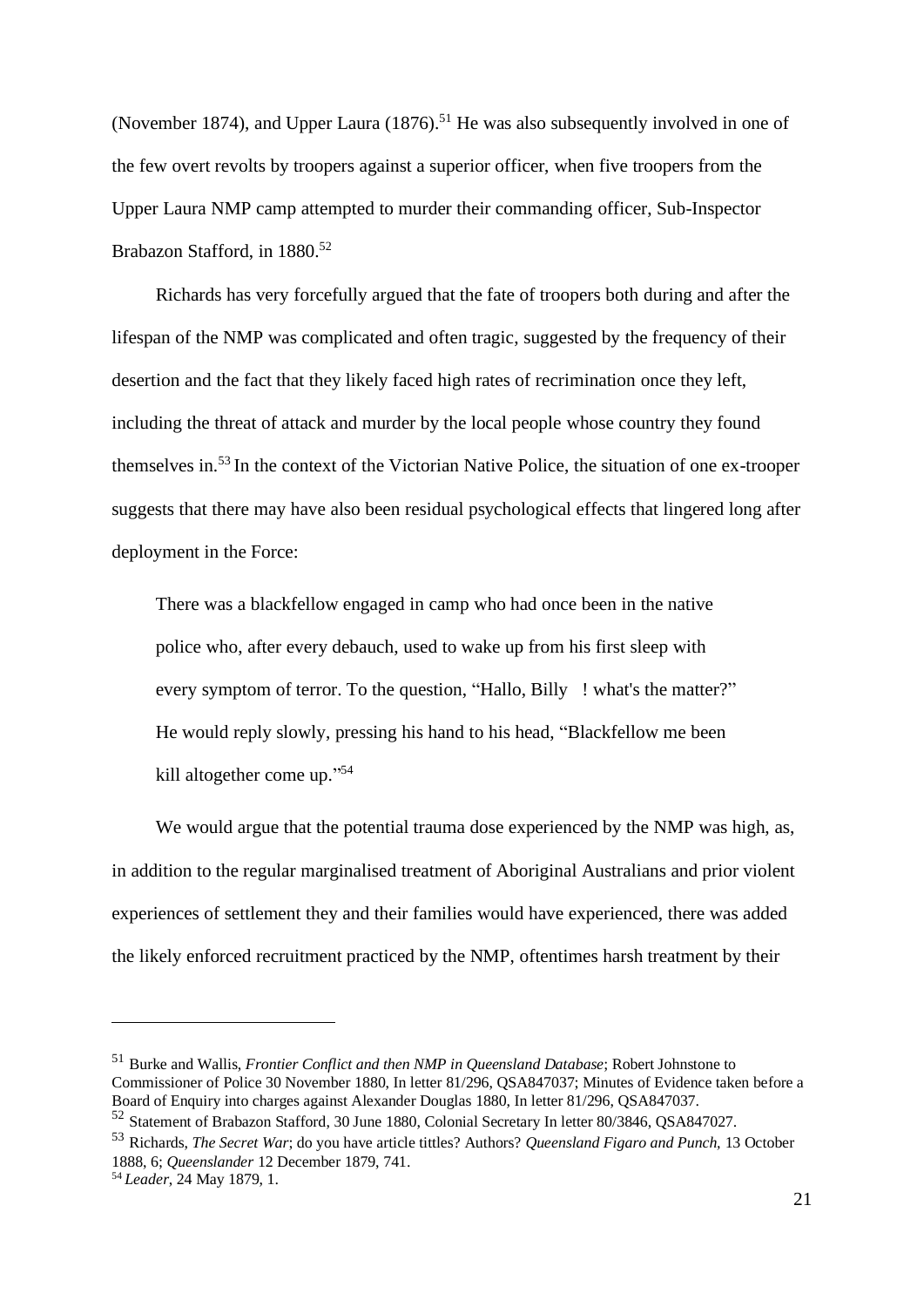superior officers, and the outcomes of their own violent actions committed while they were troopers.

The long-term and ongoing effects of collective cultural trauma can be seen today in the descendants of troopers, even though they themselves have no first-hand relationship with the events of the nineteenth century.<sup>55</sup> A descendant of Aboriginal trooper Jack Noble, who served in the NMP for over 20 years from the 1870s to the early 1900s, for example, articulated the consequences of Jack's time in the NMP for subsequent generations of his family. According to her Jack became a harsh disciplinarian to his own children, not because he viewed that as normal practice, but because his knowledge of the NMP's activities made him worry for the futures of his own children. In wanting to make them tough enough to survive should the police ever come for them, Jack's behaviour created multi-generation distrust, if not fear, of the police as an institution:

Jack … would mistreat young George [Jack's son] and … Alberta [Jack's wife], so that little George would be tough enough to defend himself and his family against the native police if they were ever brought back ……[and] that behaviour to Jack also came to the rest of the family … we all have this hatred of police, and it's a real irrational hatred … but it all comes from Jack and the way that they [Jack's descendants] were all brought up to hate coppers—if you see coppers you run, because they're going to shoot you dead, no questions asked, 'cause that's the way Jack brought George up, and then George brought *his* lot up.<sup>56</sup>

<sup>55</sup> A.C.G.M. Robben and M.M Suarez, eds., *Cultures Under Siege: Collective Violence and Trauma* (Cambridge: Cambridge University Press, 2000).

<sup>56</sup> K. Elwood, interview, 26 May 2017.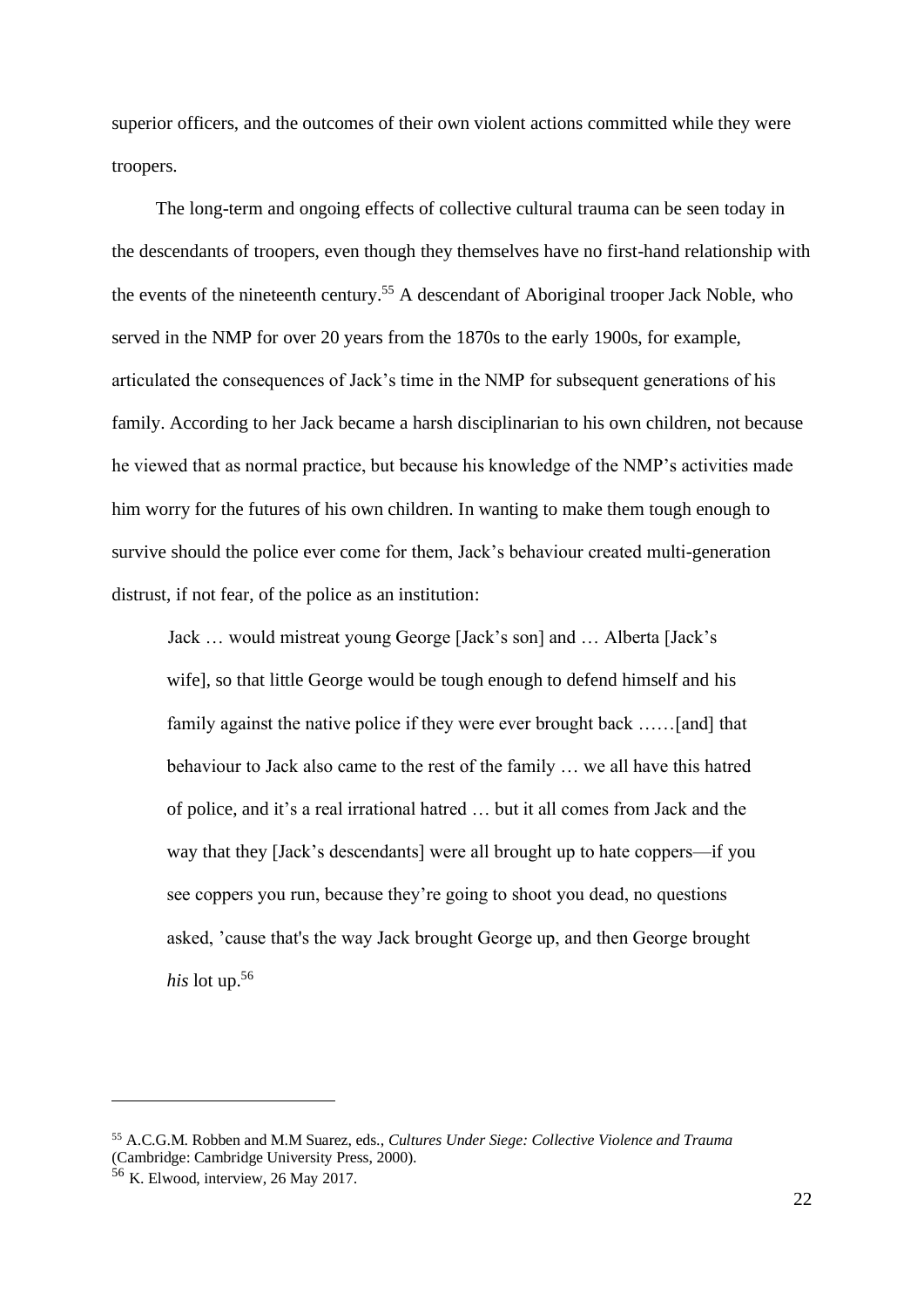#### **Historical Trauma, Present Circumstances and the Future**

Beyond biological, psychological, or psychiatric studies, what contributions can other disciplines, such as archaeology, and specifically historical archaeology, contribute to the study of historical trauma? Paul Shackel argued that "archaeology and other historical materials [can create] the foundation for further inquiry into understanding the long-term effect of structural violence on a community."<sup>57</sup> Combining archaeological data from food remains, medicine containers, and accoutrements with historical information from cook books and recent health surveys, Shackel highlighted the potential for excavated and archival materials to shed light on differential access to nutritional resources and the health disparities that may have resulted. The material remains uncovered from excavations of NMP camps, such as Boralga and Boulia, are currently undergoing analysis to explore these very issues. An alternative approach is suggested by Mohatt et al.'s "public narrative" framework for explaining how historical trauma links to contemporary health outcomes. Their research links historical trauma with memory to view it as a constructed narrative of past events that has both personal (individual) and public (group) representations in the present:

Trauma narratives represent an interplay between personal stories and culture and, therefore, are cultural constructions of trauma … cultural narratives of trauma may be especially relevant to health, perhaps more so than the actual occurrence of an event, because they frame the psychosocial, politicaleconomic, and social-ecological context within which that event is experienced.<sup>58</sup>

<sup>57</sup> Paul A. Shackel, "Transgenerational Impact of Structural Violence: Epigenetics and the Legacy of Anthracite Coal," *International Journal of Historical Archaeology* 22, no. 4 (2018): 878. <sup>58</sup> Mohatt et al., "Historical Trauma as Public Narrative."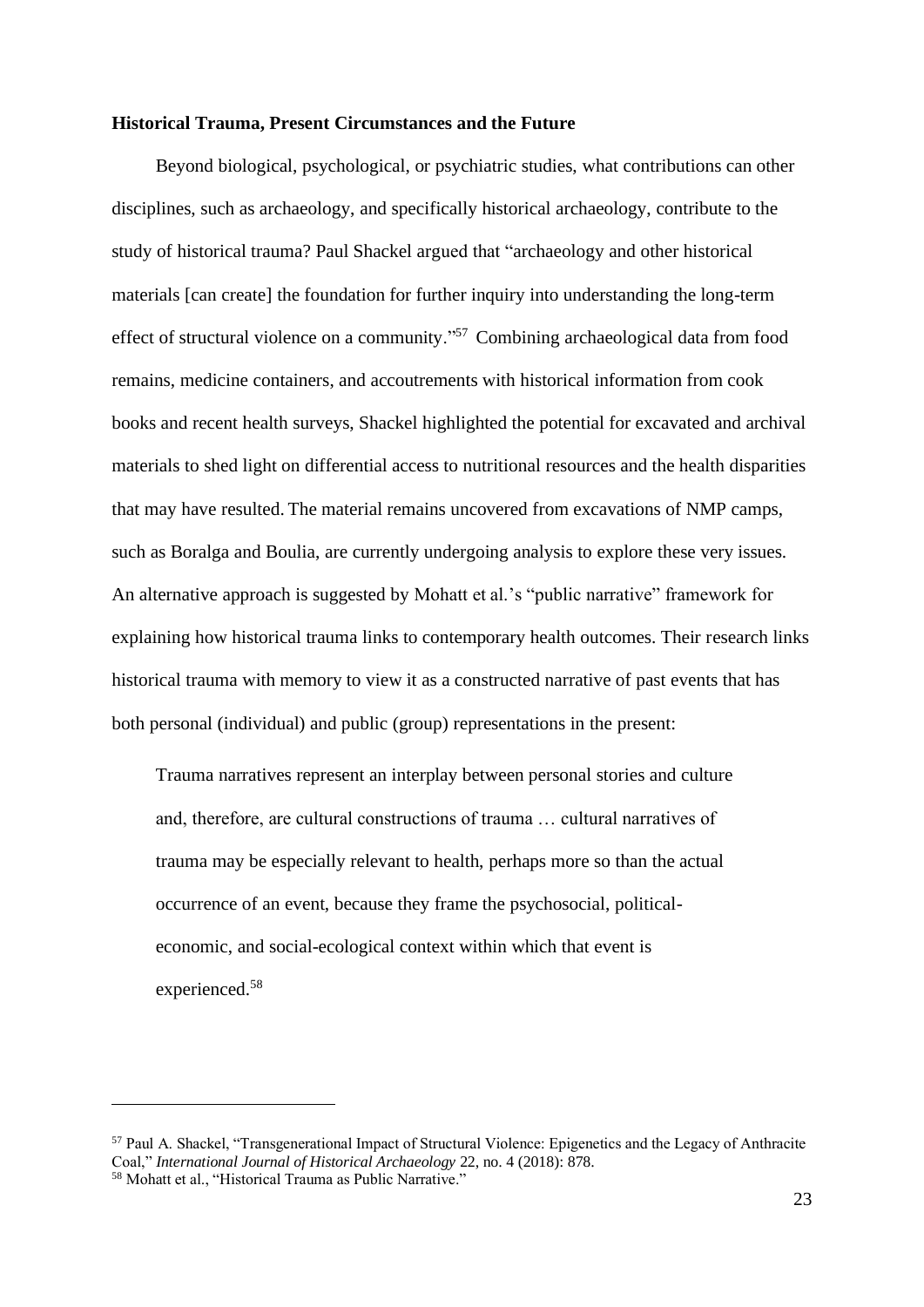As a psychological process, historical trauma therefore operates independently of the actual event itself and relies on two interconnected levels of narrative: an internal logic of cause and effect that links past trauma with present symptoms, and memory as a larger scale constructed representation of the event. <sup>59</sup> This model has a number of advantages for exploring historical trauma, especially in relation to the practices of archaeology and history:

Viewing trauma as narrative–representations that contain both personal and public components–directs our focus to the development and impact of present-day representations and their connection to the historic past … understanding historical trauma as a public narrative thus reframes the discussion of historical trauma from a search for historical explanation towards recognition of the contemporary experience of historical trauma and the ways in which current public narratives impact health. $60$ 

This model thus posits a series of recursive relationships between public narratives of historical trauma, the way those narratives frame contemporary reminders of that trauma for particular groups, the ascription of salience to those narratives through various measures of relevance and meaningfulness, and ensuing health effects at both individual and community levels (Figure 1). Mohatt et al.'s contemporary reminders are a key part of creating salience, and, while not always physical, can include physical "public symbols" or the cultural artefacts and sites around which memory interacts.

Although they alluded to it in their conclusion, Mohatt et al. did not explicitly integrate a concept of the future into their model. We would slightly reconceptualize it to include the imagined future as a bridge between how individuals and communities in the present interact

<sup>59</sup> Mohatt et al., "Historical Trauma as Public Narrative," 129.

<sup>60</sup> Mohatt et al., "Historical Trauma as Public Narrative," 129–30.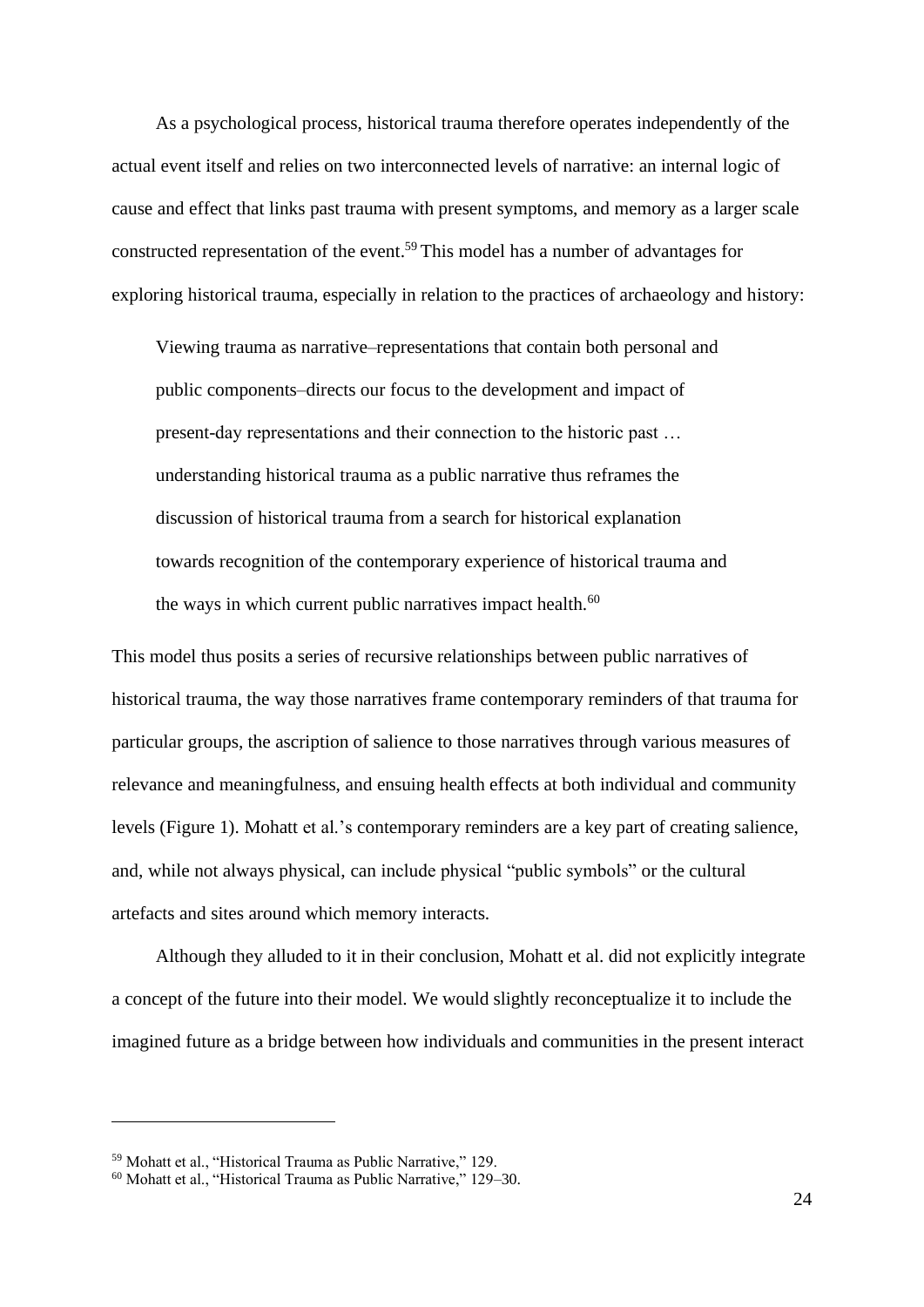with elements of the past and the way that public narratives of the past are (re)constructed (Figure 2). We refer here specifically to collective future thought, or "the act of imagining an event that has yet to transpire on behalf of, or by, a group.<sup>561</sup> Collective future thought interacts with these same phenomena by orienting interaction towards "that which has yet to transpire, attempting to either procure or preempt an imagined scenario or event. This may involve efforts to either secure or counteract the continuity of a past beyond the present."<sup>62</sup> Seen in this light, historical trauma does not just influence the present but also the future.

The construction of historical narratives and their degree of salience must ultimately shape the kind of collective future that can be imagined. Narrative can thus not only provide a framework for understanding the connections between past trauma and present health by investigating how historical trauma is represented in contemporary individual, family and community oral histories, but also explore the consequences of connections of disconnections between such narratives and other, socially endorsed forms of history (e.g. orthodox "official history"), especially where each is used to imagine a different collective future. As Delrez pointed out, there is:

… an interesting possibility that what is traumatic about history is not only the phenomenology of the past–the actual bloodshed–but also historiography itself–the accounts which get written, inasmuch as they continue to exert coercion and repression.<sup>63</sup>

<sup>61</sup> Piotr M. Szpunar and Karl K. Szpunar, "Collective Future Thought: Concept, Function and Implications for Collective Memory Studies," *Memory Studies* 9, no. 4 (2016): 376–389.

<sup>62</sup> Szpunar and Szpunar, "Collective Future Thought," 381.

<sup>63</sup> Marc Delrez, "Fearful Symmetries: Trauma and 'Settler Envy' in Contemporary Australian Culture," *Miscelánea: A Journal of English and American Studies*, 42 (2010): 51–65.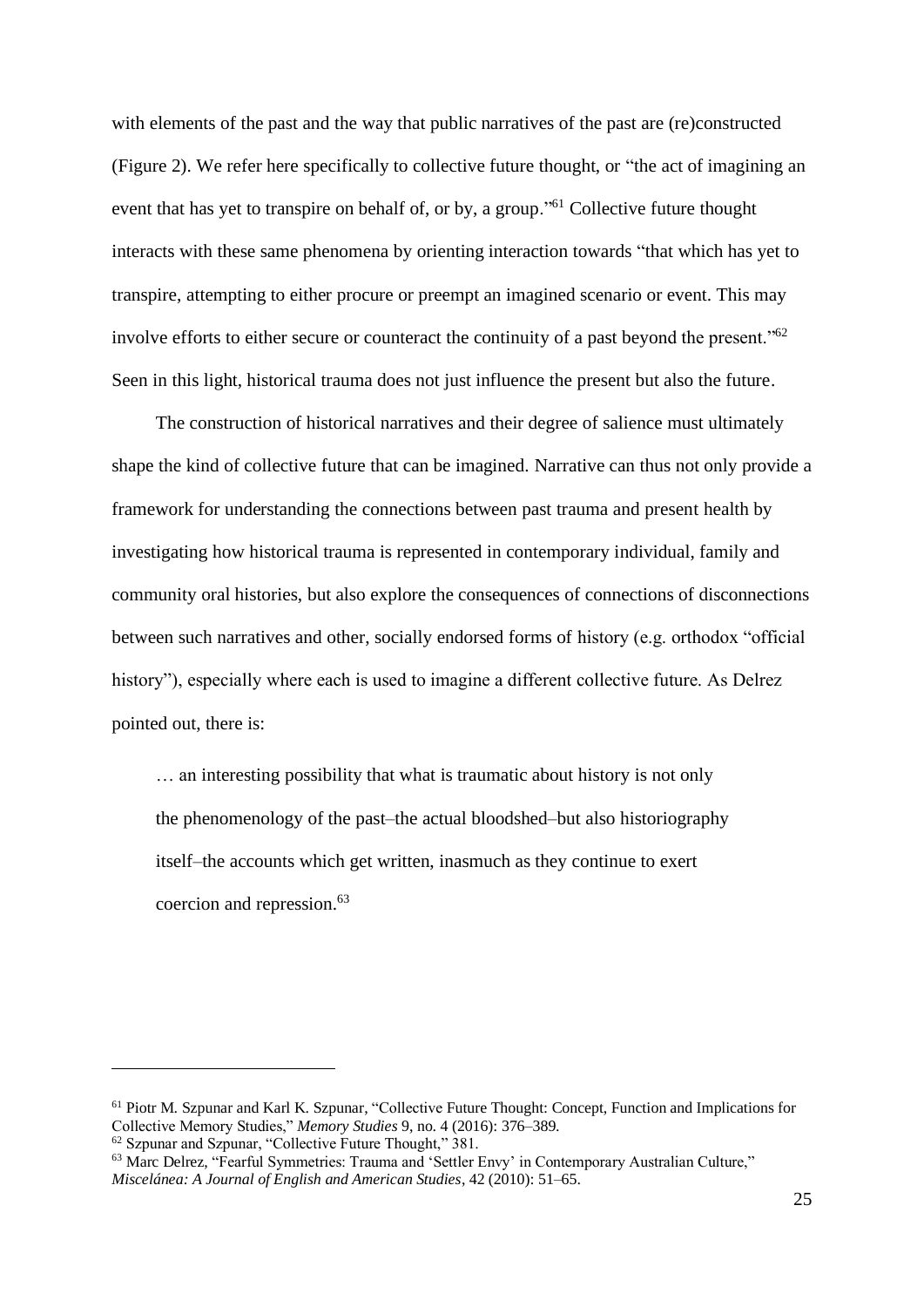Within this model, it does not matter that contemporary notions of trauma will almost certainly differ across social-cultural groups and time periods. <sup>64</sup> What is or is not traumatic, and the reaction to it, is highly culturally and chronologically specific because the meaning attributed to it, and therefore the response derived from it, are what effects the trauma, not the event itself.<sup>65</sup> Notions of what might be traumatic must be considered alongside "what may have been considered the range of usual human experience in that time and place."<sup>66</sup> What matters with a narrative model, however, is enquiry into how present-day historical trauma narratives impact health and how they interact with contemporary material reminders. Moreover, such enquiry does not require a deficit model of description:

… not all individuals who are exposed to trauma and stressors develop adverse outcomes. As such, there is an important need for studies to incorporate and understand the factors that may buffer the development of adverse outcomes in response to trauma or stressor exposure. Such strength based approaches are important not only for the development of interventions, but can also reduce stigma and be a positive mechanism for knowledge translation among populations.<sup>67</sup>

## **Conclusion**

Given what we know historically about the destruction of Aboriginal society in Australia through the nineteenth century, there can be little doubt that the survivors of frontier conflict were traumatised, both individually and collectively, by their experiences. It

<sup>64</sup> Aaron R. Denham, "Rethinking Historical Trauma: Narratives of Resilience," *Transcultural Psychiatry* 45, no. 3 (2008): 391–414; Kirmayer et al., "Rethinking Historical Trauma."

<sup>65</sup> B.J. Liddell and L. Jobson. "The Impact of Cultural Differences in Self-Representation on the Neural Substrates of Posttraumatic Stress Disorder," *European Journal of Psychotraumatology* 7, no. 1 (2016): 1–13; Denham, "Rethinking Historical Trauma"; Kirmayer et al., "Rethinking Historical Trauma."

<sup>66</sup> Joseph P. Gone, "Reconsidering American Indian Historical Trauma: Lessons from an Early Gros Ventre War Narrative," *Transcultural Psychiatry* 51, no. 3 (2014): 387–406.

<sup>&</sup>lt;sup>67</sup> Conching and Thayer., "Biological Pathways for Historical Trauma to Affect Health."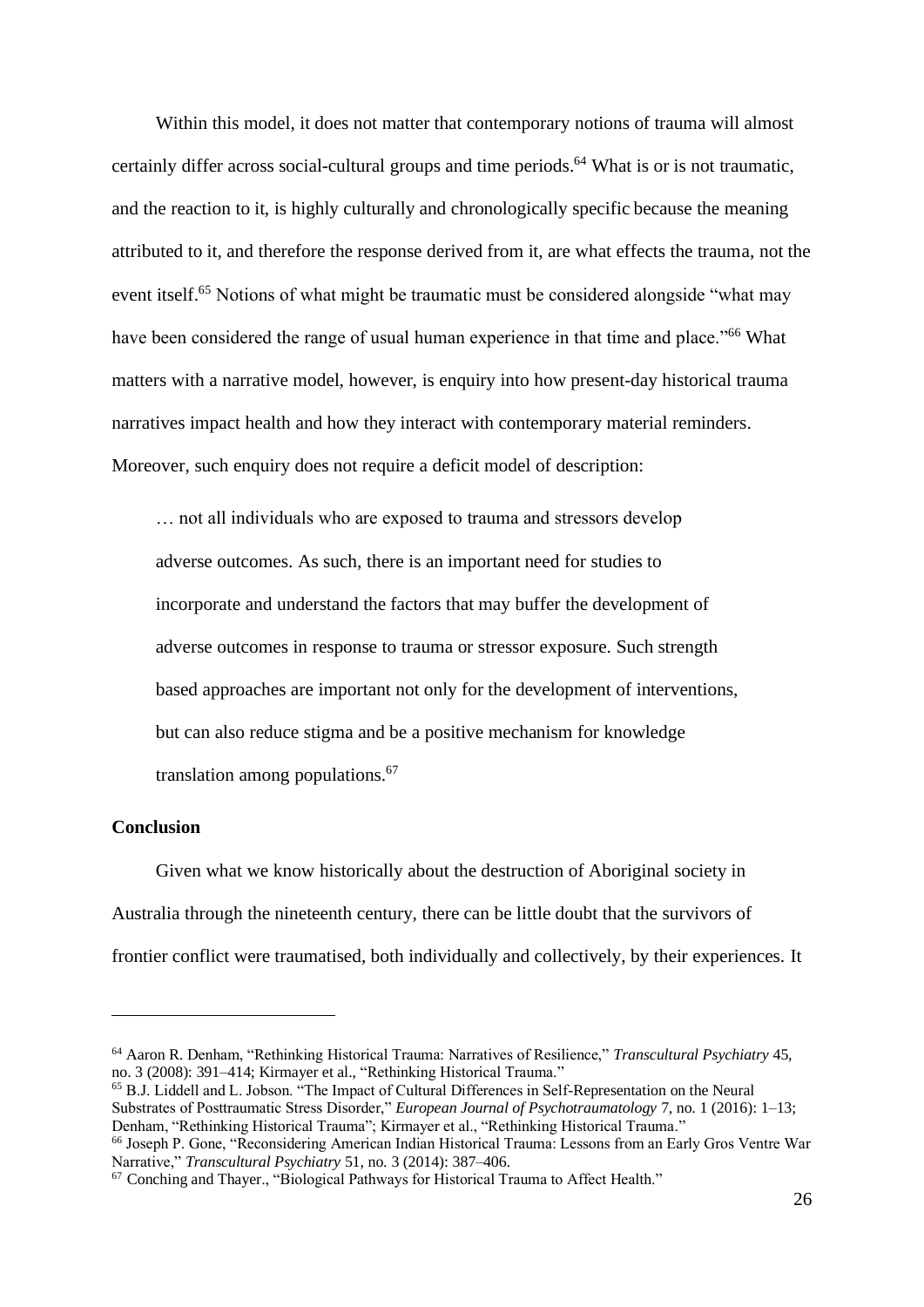can be argued, in fact, that the events were so shocking and profound that Aboriginal people were driven to the very edges of their own existence–pushed to the very limits of physical and/or psychological destruction, such that:

… the bonds that tether a person to the everyday world become stretched, distorted, and even torn; sometimes irreparably so. Such a state of ontological estrangement is so overwhelming that people have to "remake" their worlds.<sup>68</sup>

In considering frontier conflict as historical trauma, affected Aboriginal people experienced immediate impacts, such as witnessing the murders of family members, separation from family, separation from culture and spiritual practice, forced removal from country, and starvation. In addition, there have been persistent long term and perhaps less direct violent impacts from colonialism. These include, but are not necessarily limited to the suppression of culture and language, forced assimilation, a lack of contemporary recognition or acknowledgement, education and health disadvantages, and the adoption of a perspective of Aboriginal primitivism as a contrast to European superiority that has determined politics, policy, and ongoing paternalism.<sup>69</sup> It is this persistent trauma, without relief, that results in challenges to sustaining psychological, physical and emotional security, and stability, even in contemporary society several generations after the initial trauma was experienced.<sup>70</sup>

It is important to recognize that trauma is a complex and challenging concept. A focus on historical trauma to understand ongoing Indigenous issues with domestic or other interpersonal violence, poor health, neglect, and other lifetime traumatic events, is deeply enmeshed in late modern language and current preoccupations with decolonizing

<sup>68</sup> Rebecca Lester, "Back from the Edge of Existence: A Critical Anthropology of Trauma," *Transcultural Psychiatry* 50 (2013): 753–62.

<sup>69</sup> Laurence J. Kirmayer, Joseph P. Gone, and Joshua Moses, "Rethinking Historical Trauma," *Transcultural Psychiatry* 51, no. 3 (2014): 299–319.

<sup>70</sup> Shane Merritt, "First Nations Australians: Surviving Through Adversities and Malignant Grief," *Australian Journal of Grief and Bereavement* 14 (2011): 74–7.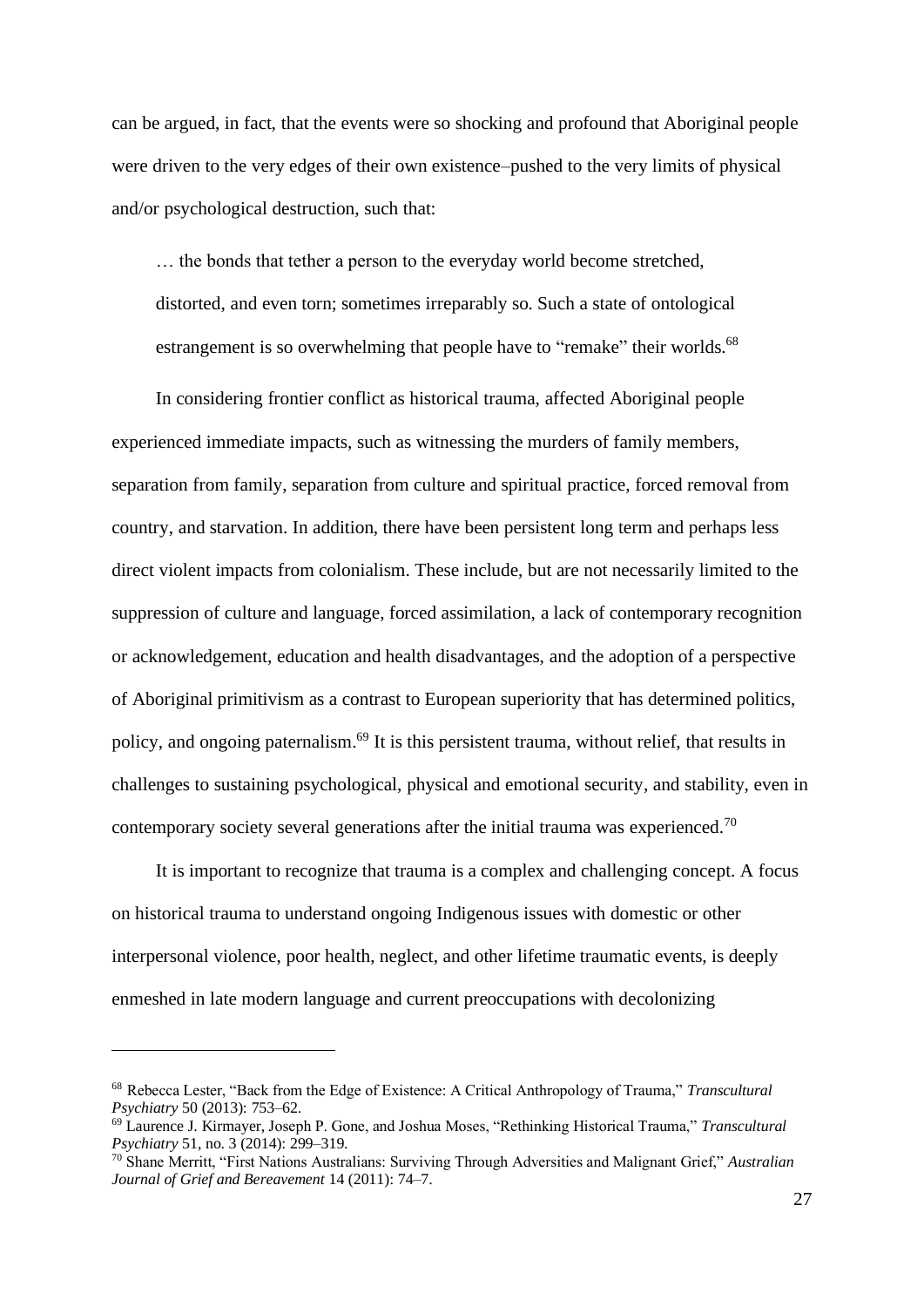approaches.<sup>71</sup> A large part of this shift is the rising visibility of subversive narratives that run counter to the dominant (often default) narrative and the normative (and obdurate) cultural frameworks that are erected on and through it. In settler colonial contexts historical trauma is closely connected to the considerable moral complexities of "settler envy", a structure of feeling that seeks to reconstitute a sense of moral integrity and belonging to the nation through appropriating elements of Indigeneity, whether tradition, continuity of occupation, or some other means to authenticity.<sup>72</sup> For Delrez this creates anxiety on a national scale and both he and LaCapra caution us to avoid the secondary trap of "trauma envy," or the appropriation of others' suffering as a way of assuming moral authority.<sup>73</sup> Maxwell, commenting on the moral economy of victimhood, argued that:

In the context of the Australian predicament, it seems evident that trauma has come to be invested with such a capacity to produce empowerment that it elicits a desire to have suffered from it — if not because of the event of invasion itself, then as an aspect of the discursive aftermath it has produced, notably in the years of the Reconciliation.<sup>74</sup>

In this context, considering the troopers of the NMP as themselves victims of trauma creates further layers of ambiguity. Rowse and Waterton have alluded to the moral complexities of considering the NMP in the context of the frontier wars<sup>75</sup> In complicating the politics of Australia's war heritage by being both perpetrators and victims, the troopers of the

<sup>71</sup> Delrez, "Fearful Symmetries."

<sup>&</sup>lt;sup>72</sup>Delrez, "Fearful Symmetries," 57; Damien Riggs, "Repressing a Privileged Location: Exploring the Uncanniness of White Belonging." *Analysis* 12 (2003): 83–98; Haydie Gooder and Jane M. Jacobs "On the Border of the Unsayable: The Apology in Postcolonizing Australia," *Interventions. International Journal of Postcolonial Studies* 2, no. 2 (2000): 229–247.

<sup>73</sup> Delrez, "Fearful Symmetries," 567; Dominick LaCapra, "Trauma, Absence, Loss," *Critical Inquiry* 25, no. 4 (1999): 696–727.

<sup>&</sup>lt;sup>74</sup> Krista Maxwell, "Historicizing Historical Trauma Theory: Troubling the Trans-generational Transmission Paradigm," *Transcultural Psychiatry* 51, no. 3 (2014): 407–35.

<sup>75</sup> Tim Rowse and Emma Waterton, "The 'Difficult Heritage' of the Native Mounted Police," *Memory Studies* (2018): 1–5.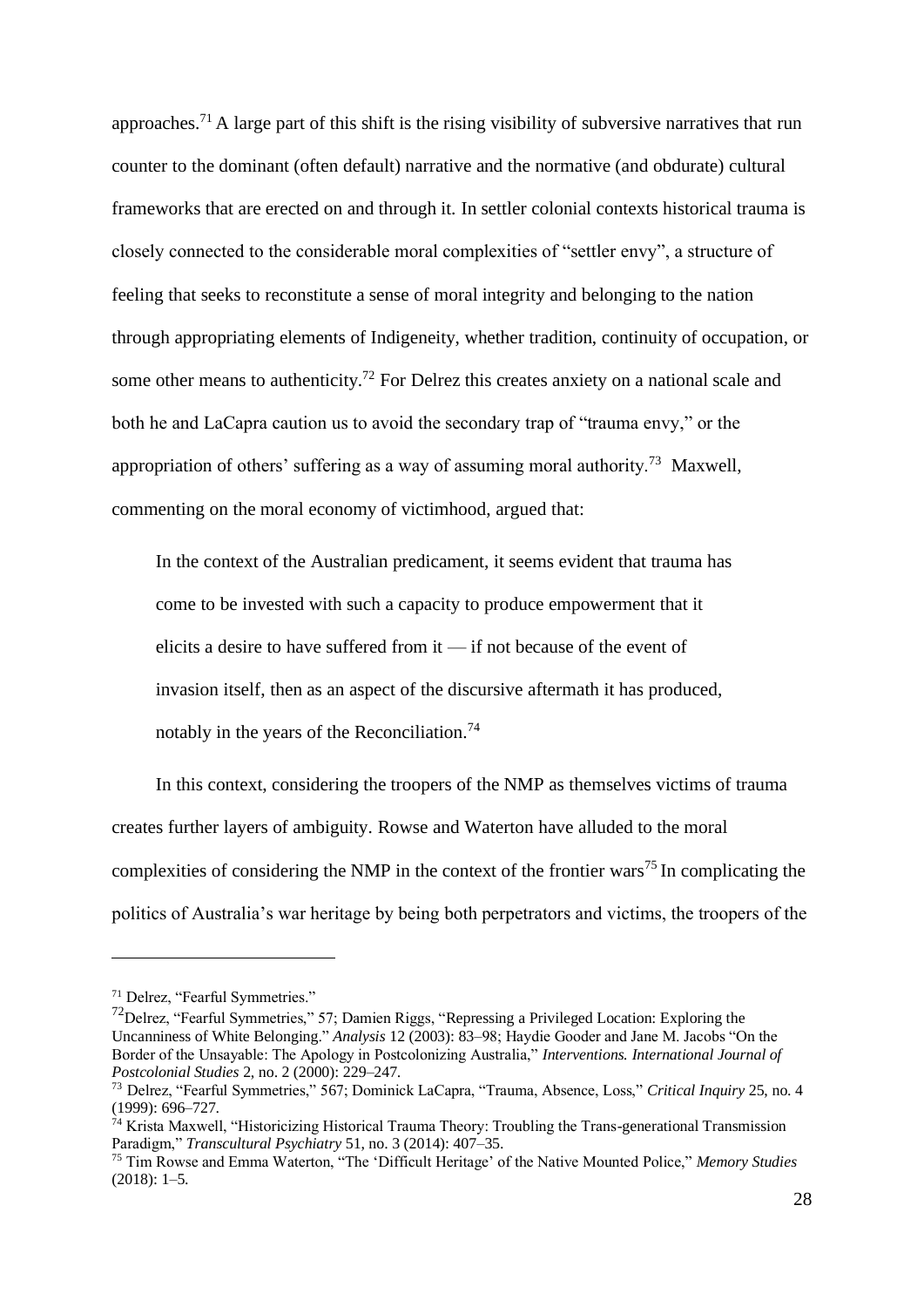NMP threaten to "unsettle a positive political identity for Indigenous Australians … and have a negative bearing on the negotiation of reconciliation.<sup>776</sup> Although LaCapra largely refused to countenance the idea of perpetrator trauma in the context of the Holocaust, he cautiously raised the possibility that:

… perpetrator trauma … must itself be acknowledged and in some sense worked through …in what Primo Levi called the gray zone … of trying to make accomplices of victims, for example, the Jewish councils of kapos in the camps.<sup>77</sup>

The core of moral discourse is always the debate between good and evil, but this is confounded by any acknowledgement of perpetrator trauma, since it suggests a history of complex contexts and entanglements without clear anchors for guilt or innocence. If this is confronting for the anticolonial "project," then it is because it challenges the convenience of a progressivist formula that sequences, first, "colonial subordination/abjection, then anticolonial awakening/struggle, [and] finally revolutionary denouement/freedom."<sup>78</sup> Situating troopers as both perpetrators and victims produces a less predictable set of outcomes, and highlights another, albeit contentious, dimension along which Indigenous agency may be made visible.

Public discourse around the frontier has shifted markedly in the past 40 years to encompass moral judgements about trauma rather than triumph. This shift sits within what Giesen refers to as the "space of possible pasts," a terrain that is contested, divided, and shifting, but nonetheless limited by two ultimate horizons–past traumas on the one hand, and past

<sup>76</sup> Rowse and Waterton, "The 'Difficult Heritage' of the Native Mounted Police," 12.

<sup>77</sup> LaCapra, "Trauma, Absence, Loss," 723.

<sup>78</sup> María Josefina Saldaña-Portillo, "No Country for Old Mexicans. The Collision of Empires on the Texas Frontier." *Interventions. International Journal of Postcolonial Studies* 13, no. 1 (2011): 67–84.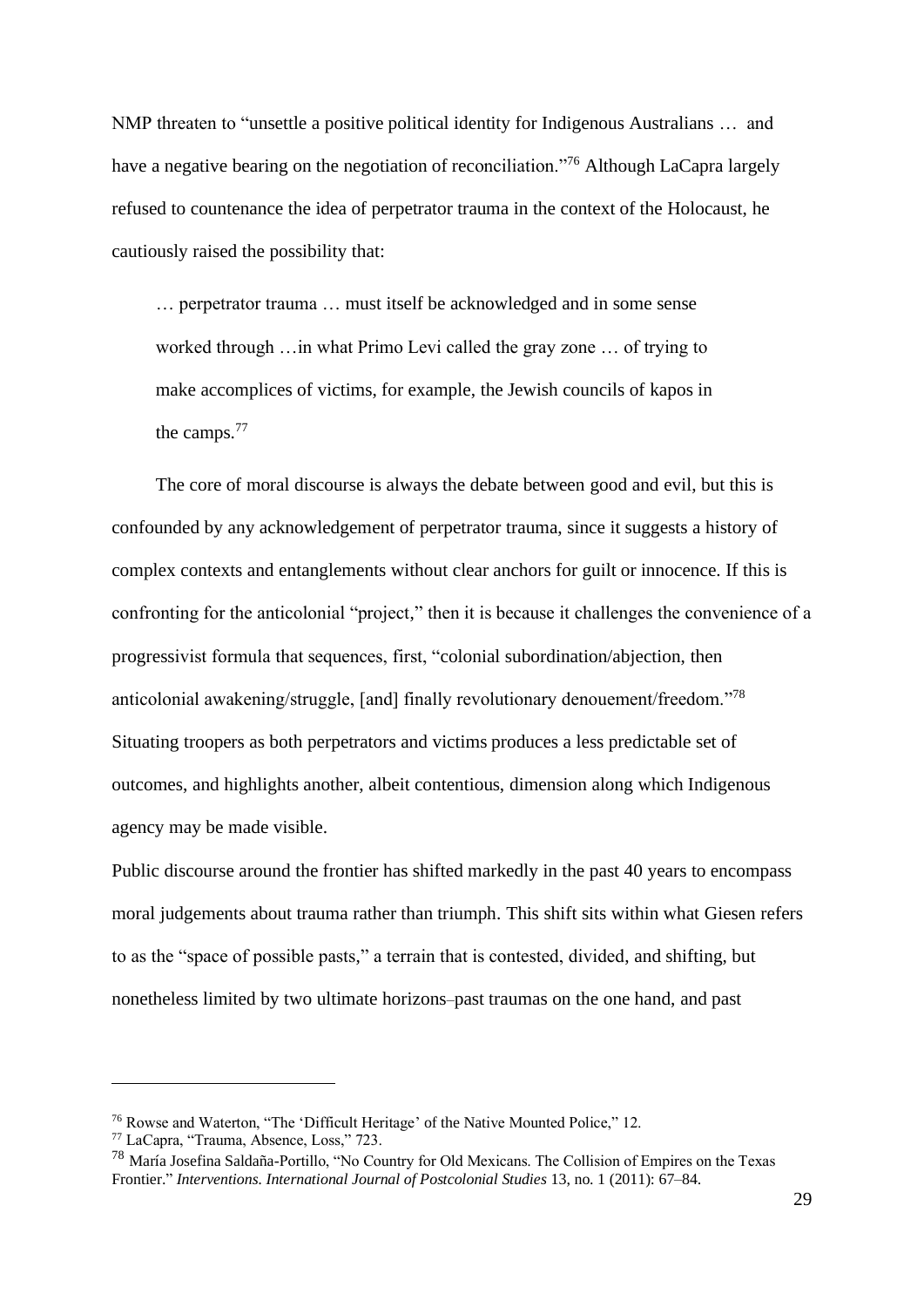triumphs on the other: "Like birth and death, which set the frame for the continuity and unity of the individual existence, referring to a past as a collective triumph or a collective trauma transcends the contingent relationships between individual persons and forges them into a collective identity." <sup>79</sup> Both are built on platforms of moral justification, although the first tends to reject "difficult heritage", while the second embraces it.<sup>80</sup>

Although caution must be exercised in terms of universalizing an assumption that all Indigenous people were automatically traumatized regardless of the contingencies of time and place and the diversity of Indigenous experiences, reactions and responses, the real question is how should we, as a community, deal with claims to trauma?<sup>81</sup> The current politics of apology and the ongoing debate over whether or not the frontier "really" constituted a war obscure any concerted or concerned attempts to deal with the subject, and apology might not be the best way to build resilience or healing. $82$  In dealing with historical trauma, Maxwell has argued that "We must move beyond the confines of medicalized categories if we are to have any hope of producing serious scholarly analyses which contribute to the dismantling of enduring colonial structures, discourses, and social relations."<sup>83</sup> For Mohatt et al. a narrative approach provides one such pathway, marshalling as it does both individual and collective stories against the background of contemporary cultural representations and contexts.<sup>84</sup> In adopting such an approach historians, archaeologists and other professional custodians of the past may be able to move towards a more generous and

<sup>&</sup>lt;sup>79</sup> Bernhard Giesen, "The Trauma of Perpetrators. The Holocaust as the Traumatic Reference of German National Identity," in *Cultural Trauma and Collective Identity*, ed. J. C. Alexander, E. Eyerman, B. Giesen, N. J Smelser and P. Sztompka (Berkeley: University of California Press, 2004): 112–54.

<sup>80</sup> Rowse and Waterton, "The 'Difficult Heritage' of the Native Mounted Police," 2.

<sup>81</sup> See: Gone, "Reconsidering American Indian Historical Trauma"; Maxwell, "Historicizing Historical Trauma Theory."

<sup>82</sup> See: LaCapra, "Trauma, Absence, Loss"; Mohatt et al., "Historical Trauma as Public Narrative."

<sup>83</sup> Maxwell, "Historicizing Historical Trauma Theory," 427.

<sup>84</sup> Mohatt et al., "Historical Trauma as Public Narrative."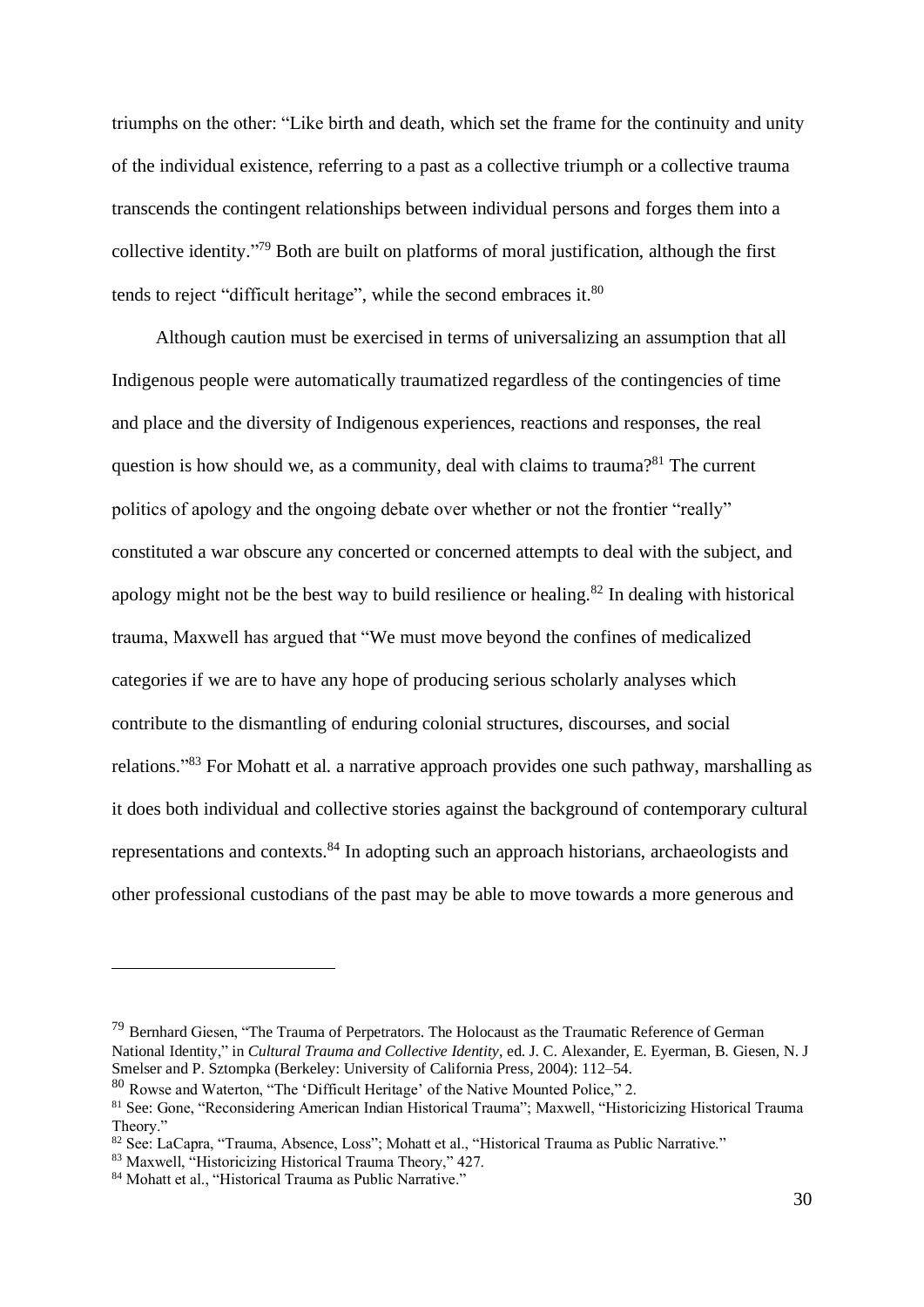representative dialogue, as difficult, confronting and messy as that may be: "The only historiography making a difference in the present and future may well be one that conjoins critically tested memory and comparably tested document-and-text-based knowledge in furthering collective projects seeking truth, compassion, and justice."<sup>85</sup>

#### **Acknowledgements**

This research was funded through the Australian Research Council (DP160100307, The Archaeology of the Queensland Native Mounted Police). We would like to thank the Aboriginal people who have worked with us and shared their stories of frontier conflict, especially the descendants of troopers and officers who have spoken to us about their families. We also thank the anonymous reviewers whose feedback assisted us in revising the article.



**Figure 1: Mohatt et al.'s (2014) narrative model for the impact of historical trauma on health.**

<sup>85</sup> Dominick LaCapra, "Trauma, History, Memory, Identity: What Remains?," *History and Theory* 55 (2016), 400.